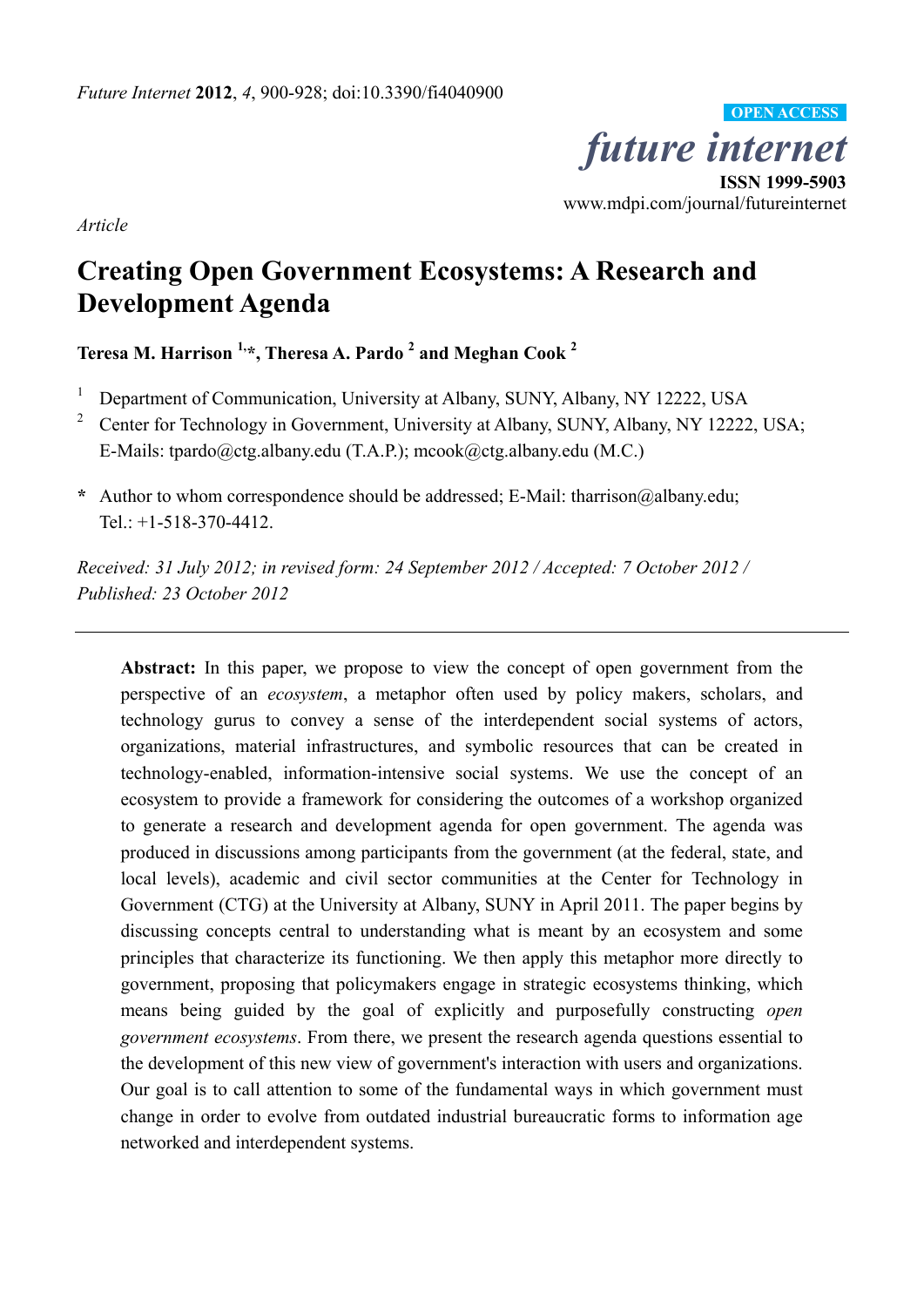**Keywords:** Web 2.0; Government 2.0; open government; open data; open data ecosystem; open government ecosystem

## **1. Introduction**

The now frequently used label of "Government 2.0" was originally inspired by demands for government organizations to transition, as William Eggers put it some years ago, "from Industrial Age" into the "Information Age" [1] (p. 8). Such sentiments have certainly proliferated over the past two decades of Internet and Web diffusion, even in the midst of considerable uncertainty over what an information age government should look like and a gauntlet of potential legal, economic, and organizational obstacles to its realization. However, the more recent advances characterized as Web 2.0 now invite a view of Government 2.0 well beyond what might be conceived as "information age". Profound interdependencies are commonplace in Web 2.0 environments; users function as both producers and consumers of information and form complex networks of interaction with each other and the organizations and communities they are part of [2–4]. These interdependencies point to the need for even more radical views of Government 2.0. At the same time that we appreciate more fully these independencies, the path forward remains substantially undefined since we have few models for a state in which government contributes proactively to a culture of innovation, transformation, and accountability within a network of interrelationships comprised of citizens and commercial, academic, civil society, and other government organizations.

A key term in the discourse of Web 2.0-inspired transformations across business, education, and government contexts is "open," as in open access, open data, open information, open innovation, open knowledge, open platform, and open source, to identify some of the most prominent variations on this theme. This *open* theme has gained currency because a central affordance of technology evolution is the ability to distribute, share, and collaborate in the use of critical resources, and in so doing stimulate innovation. Thus, for example, *open standards* (and, by extension, *open platforms*) enables the achievement of interoperability, allowing users to access electronic information and resources from diverse computing devices, and allowing designers to add functionalities to or alter the operations of existing hardware and software systems in ways not envisioned by the original developers (see, e.g., [5,6]). *Open source* describes an approach to software development with relaxed or non-existent copyright protection that encourages collaborative production of software systems, from module creation to de-bugging to operating systems, based on peer contributions or user co-production [see e.g., [7,8]). Advocates of *open data* claim significant growth in knowledge and innovation when scientists, entrepreneurs, and others share data; the term also suggests an obligation on the part of government to make freely available data that has been generated by public sector funds (see e.g., [9–12]). The business approach known as *open innovation* acknowledges that knowledge and new ideas are widely distributed and advises organizations to supplement their internal innovation processes by transforming previously closed into semi-permeable boundaries that enable interaction with external sources of innovation in pursuit of new products, market advantage, and other opportunities [13–15].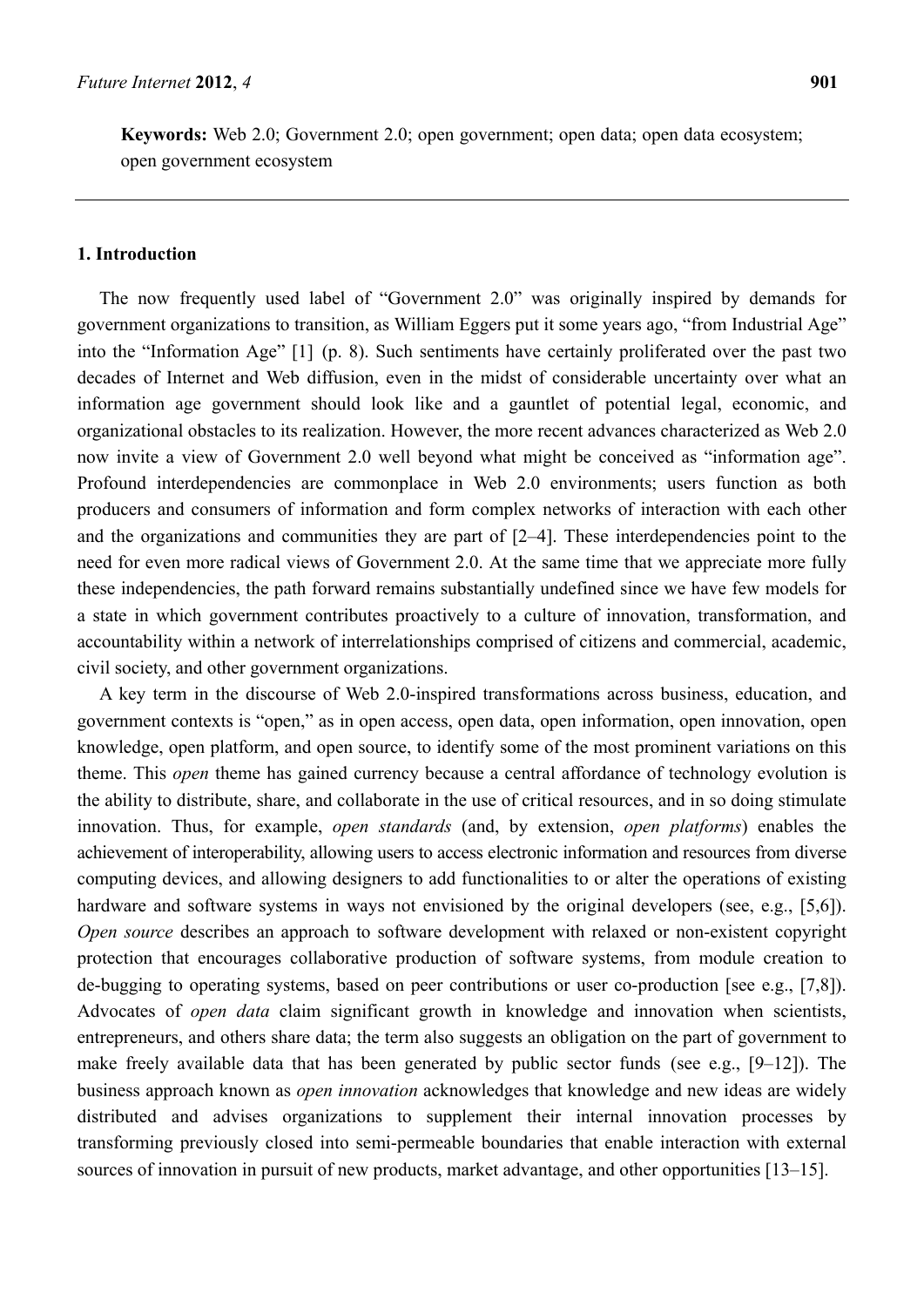In the United States, the most obvious application of these ideas to government can be found in the Obama Administration's *open government directive (OGD)* [16], which has sought to catalyze transformation in the executive branch. While the idea of open government traces back through hundreds of years of political theory, contemporary use of the term draws on the concepts of open standards, source, data, and innovation in proposing a new approach to management of the federal bureaucracy. "Just as open source software allows users to change and contribute to the source code of their software," according to Lathrop and Ruma, "open government now means government where citizens not only have access to information, documents, and proceedings, but can also become participants in a meaningful way" [17] (p. xix).

While the term *open government* draws heavily from the collaborative relationships that characterize contemporary technology innovation, it is also tied conceptually to demands for transparency in political governance. Indeed, use of the term *open* as a way to describe government is nearly synonymous with the vocabulary of "transparency," which some see as the "contemporary term of choice" [18] (p. 25). Here too there are substantial ties to new technology. Although there continue to be formidable barriers to achieving transparency [19], the Internet and associated information and communication technologies (ICT) radically reduce the cost of information capture, management, and use, and make sharing with nongovernmental entities and individuals feasible and useful. These new possibilities contribute to the pressures citizens exert on government to make data and documents available to them online and have made a full-scale commitment to sharing government data possible. The marriage of political goals for transparency and contemporary ICT tools has fueled the advocacy of new civil sector watchdog organizations, such as the Sunlight Foundation, which operates a "lab" to develop software applications that can be used by citizens to analyze and interpret data related to evaluating government performance.

As former chief technology officer Aneesh Chopra acknowledged in a recent interview, innovation and accountability are both encompassed in the Obama Administration's open government initiative [20]. Further, these ideas associated with opening government are increasingly aligned with similar commitments being made by governments around the world. Great Britain has committed to a program of open data as a way to achieve both improved accountability and transparency through the creation of new data products [21]. Canada's Access to Information and Privacy Commissioners issued the Open Government Resolution, which articulated the need to make information and data open in order to improve government accountability [22]. Australia issued a "Declaration of Open Government" in 2010 [23], with an emphasis on informing, which requires the establishment of a "pro-disclosure culture" in Australian government organizations; engaging, which seeks to promote collaboration as a way of improving government processes; and participating, which seeks to make government more consultative. And as a part of its Government 2.0 planning, Australia is exploring the value of open public sector information in stimulating innovation and expanding knowledge [24].

More recently, the "Open Government Partnership (OGP)" has made good on a pledge made by President Obama to the United Nations General Assembly in September 2010 to foster the development of more open governments around the world in order to combat corruption and increase accountability. Launched in the fall 2011, the OGP is led by an international, multi-stakeholder steering committee comprised of countries (including the US, Brazil, Indonesia, Mexico, Norway, Philippines, South Africa and the United Kingdom) and numerous civil society organizations such as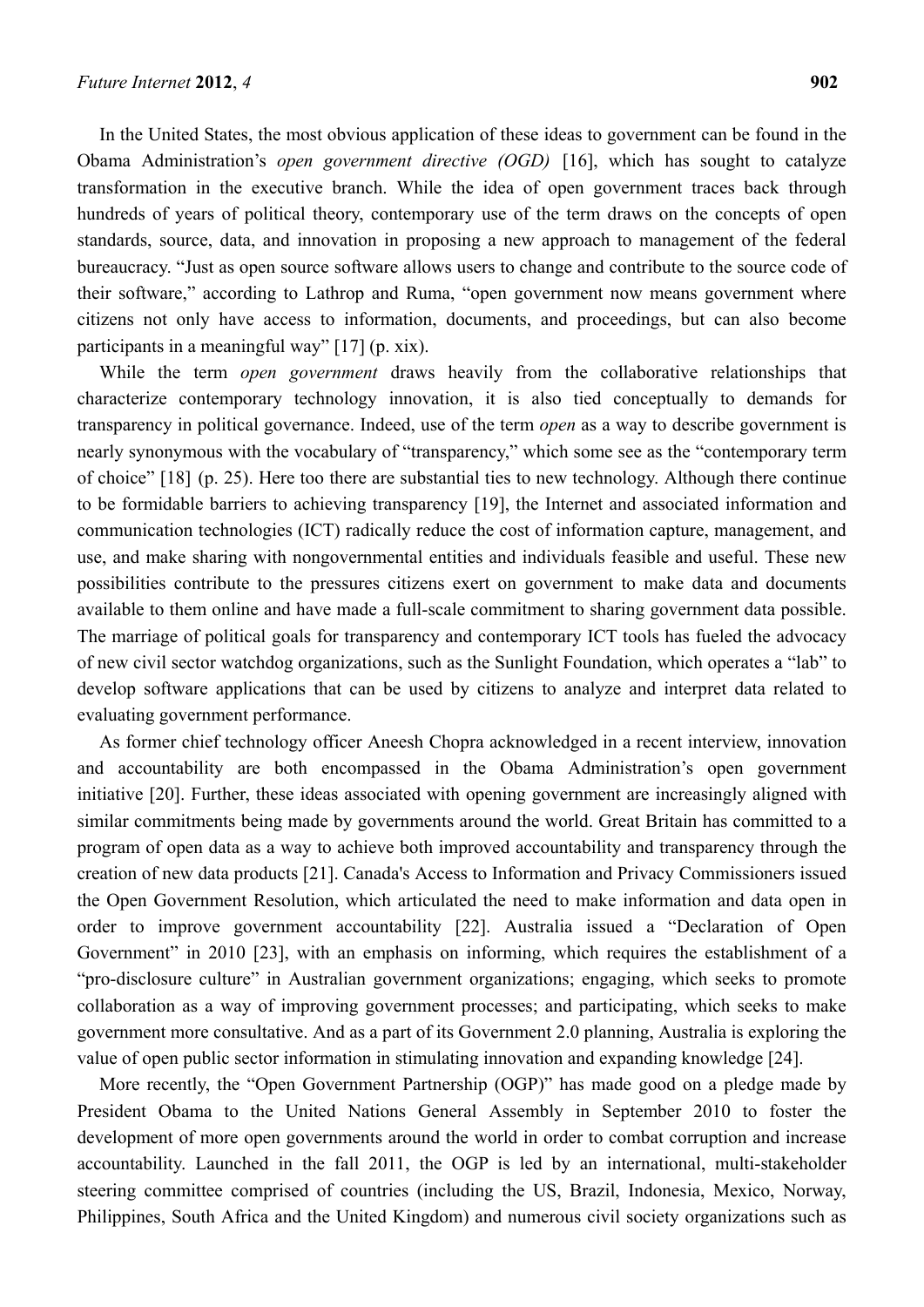the International Budget Project and the Transparency and Accountability Initiative, among others. Joining the Partnership requires that countries meet a set of minimum eligibility requirements focused on existing practices related to fiscal transparency, access to information, citizen engagement, and financial disclosures by elected leaders and senior public officials. Following that, countries must commit to carrying out detailed "open government plans" that further develop these practices, reporting on their continued progress. So far, a total of 55 countries have made commitments to join the OGP [25].

Enthusiasm for *open government* is being translated into major programs and services and a wide range of technology, policy and management innovations. Yet, at the same time, substantial uncertainty remains about how best to accomplish the broad goals of an open government. How does a government move from *industrial age* to *open* in its configuration, management, and interaction with constituencies? The principle tenets of open government, while still largely unarticulated, seem to require new and challenging participative and consultative relationships with citizens and private sector organizations. Even prior to widespread discussion of open government, public administration scholars have advocated changes in the education of public servants that emphasize engagement, consultation, and social networking, but these are by no means part of the standard curriculum [26–28].

Further, the multiple constituencies of open government exert pressures in different and potentially conflicting ways. As Yu and Robinson [29] point out, there has been conceptual confusion about the role of open data in discussions of open government. Thus, the data most likely to be useful to business entrepreneurs is not necessarily the data best used to enable citizens' assessment of accountability. In selecting high quality data sets to make public, as US federal government agencies have been instructed to do, policy makers need to think carefully about whose interests are being served. It is not surprising to discover disappointment with the efforts made so far to share data [30,31]. Together with these considerations are even more basic issues related to the quality of the data to be made available, and how best to insure that data sets are discoverable and usable to those who might benefit from them.

Beyond these very specific issues related to bringing open government to life are equally pressing questions related to how best to evaluate the success of any open government effort. Metrics for assessing the impact of government efforts to operationalize the principles of open government are not obvious. Initial assessment of agency plans created pursuant to the OGD have tended to focus on compliance; moving to assessment of indicators of value such as information availability, use, and impact has proven to be considerably more complicated [32]. While many would agree that simple counts of datasets available, dataset downloads, discussion posts, and contest contributions are not completely informative, efforts to implement open government programs generally lack alternative conceptual frameworks and the performance benchmarks for evaluating their success [33]. This is a precarious position indeed in a context of declining resources and tough budget decisions. We have argued that a public value framework in which open government initiatives are linked to agency missions, internal and external stakeholders, and specific types of value may present a useful system for conceptualizing and assessing the success of such initiatives [34], but it is clear that no consensus has emerged on what counts as metrics for success in open government.

In the U.S., while the open government agenda has moved forward it has become increasingly clear that progress requires confronting important but unresolved challenges that might be addressed through research in the computing and information sciences, policy sciences and social sciences. A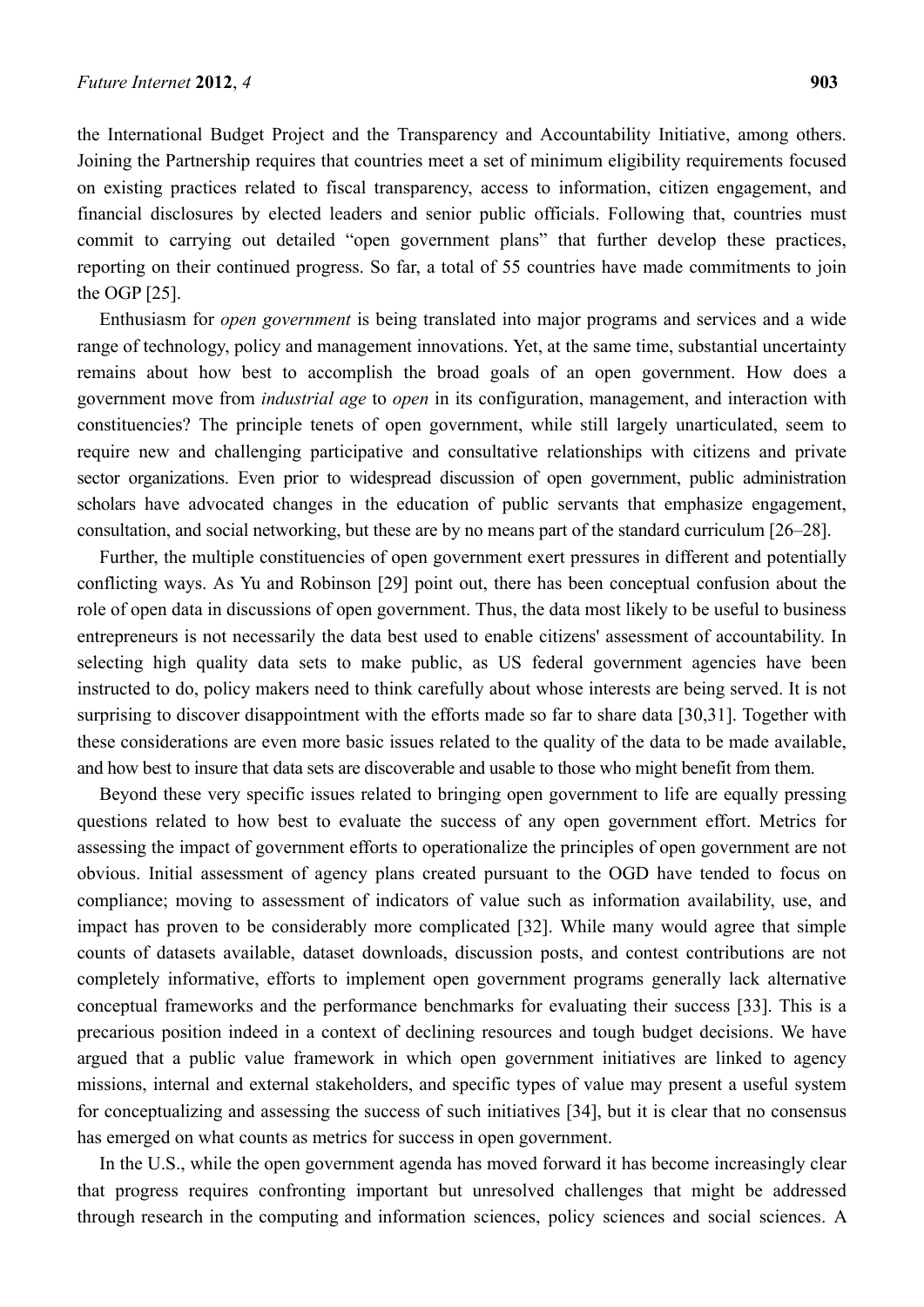summit held in February of 2011 called for the development of an open government research and development agenda to guide investments into answers to the questions most critical to the U.S. Government's efforts to implement the President's OGD. Through the course of 2011, several workshops were convened to discuss, articulate and define these research challenges. In this paper, we report on the outcomes of one of these workshops, describing a research agenda for open government produced in discussions among workshop participants from the government (at the federal, state, and local levels), academic, and civil sector communities at the Center for Technology in Government (CTG) at the University at Albany, SUNY in April 2011. The workshop, sponsored and conducted by a collaborative team from the Center for Technology in Government (CTG) at the University at Albany, which included James Hendler of the Tetherless World Constellation (TWC) at Rensselaer Polytechnic Institute, Beth Simone Noveck of the Institute for Information Law and Policy (IILP) at New York Law School, and Andrew Hoppin of the Civic Commons, was organized to outline a research agenda focused on opening up, federating, and using data to improve the lives of citizens.

The workshop identified numerous research questions for inclusion in an open government research agenda focusing principally on open data (since additional workshops were planned to address further themes within open government). Participants proposed questions from the perspectives of law, policy, technology, and data and sought to address both short and long term challenges. Numerous questions across a variety of disparate topic areas were raised, inviting the creation of a more general conceptual scheme to serve as a background interpretive context. Thus we propose that the questions raised are best understood in the context of a more general and evocative conceptual framework that situates government and the entities with which it interacts in relationships of mutual interdependence. We turn to the idea of an *ecosystem*, a metaphor often used by policy makers, scholars, and technology gurus to convey a sense of the interdependent social systems of actors, organizations, material infrastructures, and symbolic resources that must be created in technology-enabled, information-intensive social systems, among them, open government. We discuss concepts central to understanding what is meant by an ecosystem and some principles that characterize its functioning. We then apply this metaphor more directly to government, proposing that policymakers be guided by the goal of explicitly and purposefully constructing *open government ecosystems*, which involves engaging in what we call *strategic ecosystems thinking*. From there, we present the research agenda questions essential to the development of this new view of government's interaction with users and organizations.

## **2. Ecosystems and Open Government**

The discourse of *open* is often found in the same contexts as discussions of the metaphorical *ecosystem*, an image drawn from the natural world and now used widely across intellectual domains by those who think about the interdependencies among data, technology, and innovation in a variety of complex organizational and technological contexts. For example, the ecological metaphor has been used to describe an approach to contemporary business strategy for organizations whose success depends highly on interdependencies with other organizations well outside the traditional value chains that contribute directly to product or service creation [35]. And it has also been used to describe the Internet as a whole, as in the Internet ecosystem, a social, technical, and material formation shaped through its interactions with technical and management organizations, but also with end users,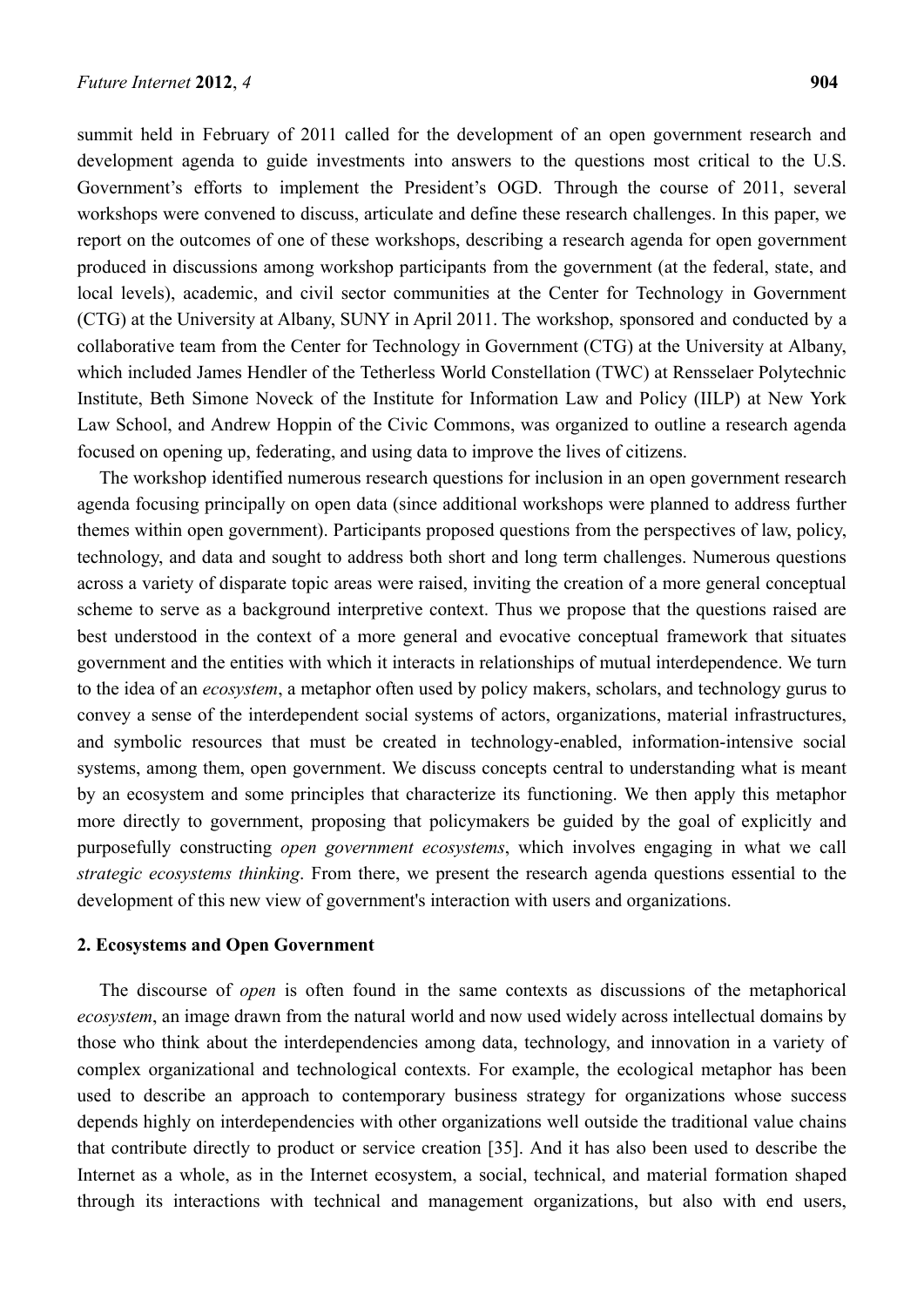governments, business, civil society organizations, and technical experts [36,37]. At the same time, and in contrast to these large scale applications of the metaphor, others have also used the ecosystem metaphor to describe the communities of users and software developers who work on open source software projects, such as the Linux operating system, since these extended and voluntary cultures, bazaar-like in their organization, are characterized by cooperation, feedback, spontaneous order, and self-correction [38].

Quite recently, the metaphor has become ubiquitous in discourse related to open government. In a recent discussion of open data, former U.S. chief information officer Vivek Kundra referred to a critical set of decisions known as the "Bermuda Principles" which had the effect of making human genome data freely available and to which he attributes the creation of an "ecosystem" of scientists and companies that fostered advancements in personalized medicine and other beneficial economic activity [10] (p. 3). Economist Rufus Pollock [11] has championed the creation of an holistic "open data ecosystem," in which he suggests the basic model of data processing will be transformed from a "one way street" into a dynamic system characterized by data cycles. As a "one way street," government and other sources release data into the world, where it is processed by intermediaries such as application creators or analysts, and ultimately consumed by end users. The ecosystem Pollock seeks to cultivate is characterized by data cycles in which intermediaries release products back into the ecosystem in a "reusable way" as cleaned, corrected, and integrated datasets, which "are often more valuable than the original source" [11]. O'Reilly draws the analogy between open government and ecosystem explicitly when he argues that government itself should be viewed as a "platform" [39]. Technology platforms such as the personal computer, the World Wide Web, and the iPhone have enabled the development efforts of thousands of small and large companies, creating for each a corresponding "ecosystem" of innovation [39] (p. 13). Similarly, government may be treated as an infrastructure or platform that can become an ecosystem of economic and social innovation as well as accountability, especially when data of sufficient quality and usefulness is made available to citizens, consumers, and entrepreneurs.

However, while the metaphor is used frequently and resonates strongly with scholars and practitioners alike, there are few explanations of what an ecosystem is, how it behaves, and what that implies for the design and management of open government. In what follows below, we seek to fill this gap between the frequent discourse using the ecosystem metaphor and the absence of efforts to integrate an understanding of the dynamics of this concept into the way we think about open government research.

#### *2.1. The Ecosystems Metaphor*

Scholars in information intensive environments have used the ecosystems metaphor to focus on the multiple and varying interrelationships between providers, users, data, material infrastructure, and institutions. The metaphor clarifies and updates because this image replaces simple unidirectional models of causality and development with the idea of complex interactional systems in the process of adapting and growing. The metaphor can be used to describe existing conditions or those one might try to create; its users often aim to provoke new thinking about the conditions and requirements necessary to actively cultivate development of an ecosystem to achieve a set of specific and desirable goals.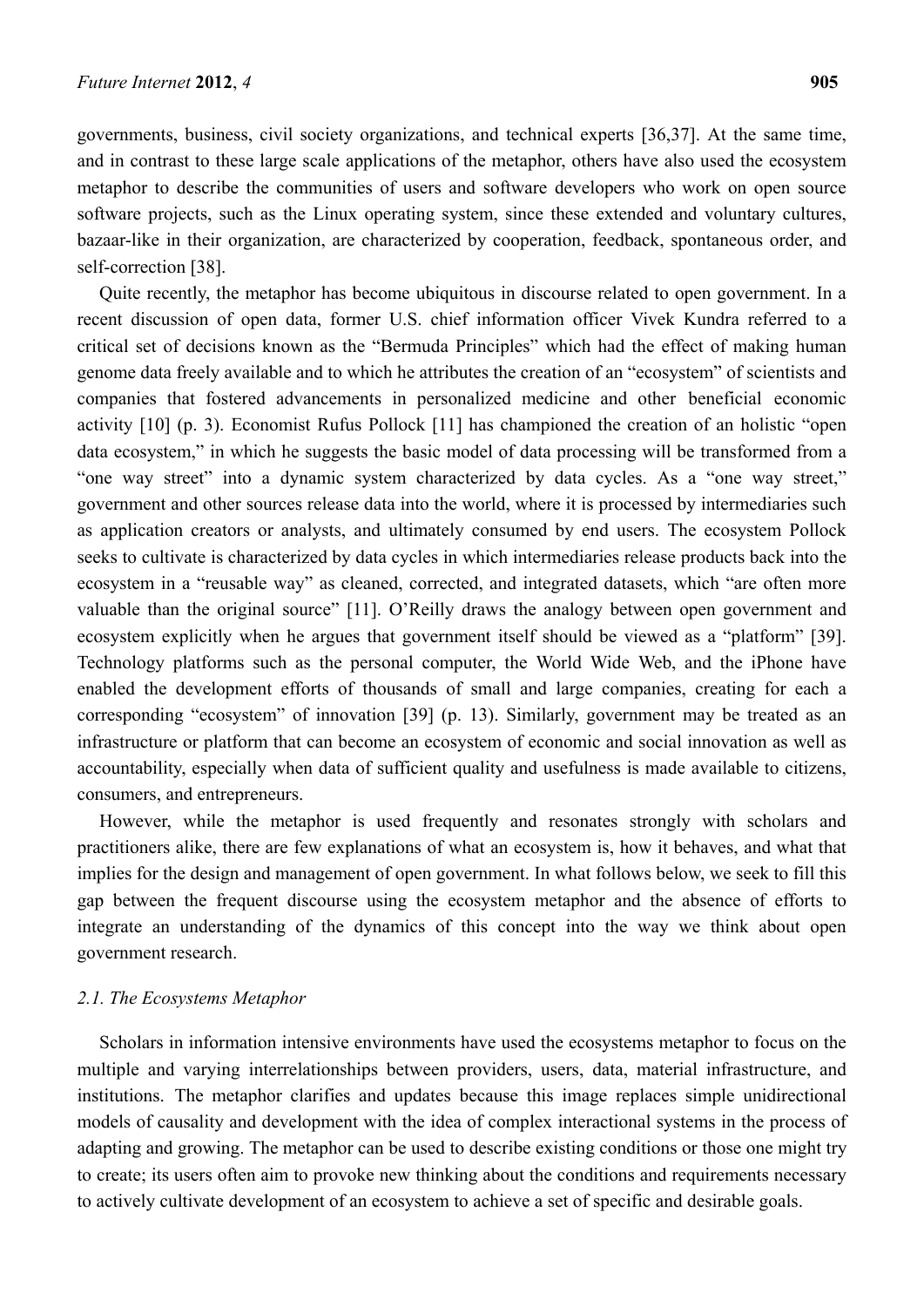Perhaps the earliest and certainly the most elaborated use of the ecosystem metaphor appears in Nardi and O'Day's case studies of information ecologies represented by hospitals, libraries, schools, and offices [40]. They suggested that "the ecology metaphor provides a distinctive, powerful set of organizing properties around which to have conversations" (p. 50). Agreeing, Parsons, *et al.* [41] have drawn on the ecological metaphor to explain what they believe is needed to create a global data ecosystem as a vision for interdisciplinary science. Similarly, we use this metaphor to inform our own thinking about open government. Prior to doing so, it is useful to review some of the properties characteristic of ecosystems.

An ecosystem is defined as "a system of people, practices, values, and technologies in a particular local environment" [40] (p. 49); such systems are socio-technical in that the "spotlight" is "on human activities that are served by technology" [40] (p. 49). Ecosystems are comprised of interacting, relatively tightly connected components with substantial interdependencies. Specific components will vary from ecosystem to ecosystem. For example, in Parsons' description of an interdisciplinary science ecosystem, the components consist of data collectors, stewards and users, sponsors and stakeholders; emergent and historical transparent technologies; and ever-growing datasets along with their associated artifacts [40].

The product of such interconnected and interacting components is continuous systemic change since "when one element is changed, effects can be felt throughout the whole system" [40] (p .51). The components of an ecosystem are diverse, an empirical issue due to the many actors, tools, and resources that can be connected through ICT, but also as a matter of necessity since the health of an ecosystem depends in part on the variety of ideas, people, and technologies available for adapting to change. The dynamic of ecosystems is one of flow and movement—people, ideas, activities, and tools in motion as the ecosystem evolves continuously in the form of components that "adjust and are adjusted in relation to each other, always attempting and never quite achieving a perfect fit. This is part of the dynamic balance achieved in healthy ecologies—a balance found in motion, not stillness" [40] (p. 53).

Ecological health is also enabled partially by the presence of what Nardi and O'Day call "keystone species", considered crucial to ecological functioning because their presence performs some vital function [40] (p. 53). In their information ecologies, they point to the presence of mediators, people who bridge distances across institutional boundaries and translate across disciplines for members. Parsons *et al.* have experienced the need for individuals playing an analogous role but, in their absence, suggest other ameliorating activities such as greater interpersonal communication between data providers and data managers [41]. Iansiti and Levien [35] point out that keystones "create value for their ecosystems in numerous ways, but the first requirement usually involves the creation of a platform, an asset in the form of services, tools, or technologies that offers solutions to others in the ecosystem."

Finally, Nardi and O'Day recognize the idea of locality in describing an ecology. They stress that technologies are located within networks of particular and localized relationships, a concept they call *habitation*, and are thus defined and owned by members who are connected by them and use them to connect to resources and others. The habitation of a technology gives rise to local specialized knowledge that is a property of members of a specific ecosystem, unavailable to outsiders. Local knowledge arises because particular members shape the way a technology works within the ecosystem and the functioning of the ecosystem itself. Thus, it is clear that human ecosystems possess a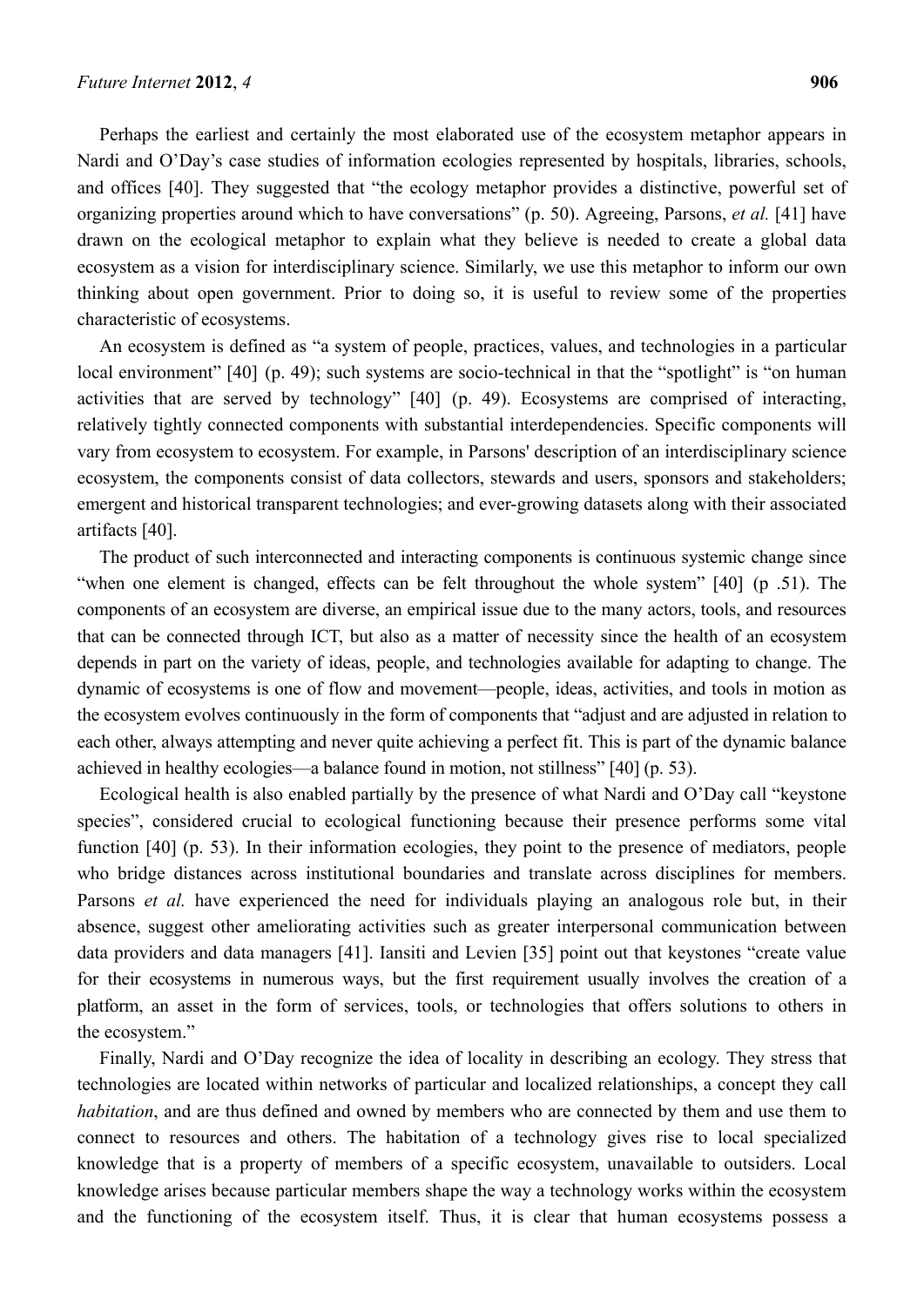self-organizing and potentially self-correcting character, born principally of members' knowledgeable insight into ecosystem functioning. It may be valuable to construct models of such systems and their dynamics in order to cultivate explicit and potentially consensual views of their components and functioning. It is also possible to envision such ecosystems scaling upward conceptually in that smaller, localized ecosystems might come to be viewed as encompassed by larger more generalized ecosystems that are interdependent at the institutional level.

#### *2.2. Open Government Ecosystems*

We are certainly not the first to propose the idea of an ecosystem as an organizing framework for discussions about open government. As mentioned earlier, the ecosystem idea was referenced by O'Reilly in one of the first documented contemporary discussions of open government [39]. More recently the metaphor was used by outgoing US chief technology officer Aneesh Chopra in differentiating between Data.gov as a "repository of data" versus an alternative view, which is "to foster a thriving ecosystem that creates opportunities in research and development" [20]. This has clearly been a guiding vision for some of the work done by U.S. agencies in response to the Open Government Directive [16] such as the Department of Health and Human Services in their creation of the "Community Health Data Initiative Ecosystem" [42]. It also appears to be guiding the World Bank's partnership with the government of Kenya, Moldova, and others, as they work to foster open innovation ecosystems that integrate user demand, open data, partnerships with application developers, and the creation of ongoing networks for continued development over time [43].

We may, however, be the first to make the point that, although ecosystems are naturally occurring phenomena and the metaphor may be applied to any existing socio-technical domain, they can also be seeded, modeled, developed, managed, that is, intentionally cultivated for the purpose of achieving a managerial and policy vision. Our perspective on the *open government ecosystem* envisions government organizations as central actors, taking the initiative within networked systems organized to achieve specific goals related to innovation and good government.

In so doing, government leaders will build on some ideas and concepts that are already relatively well accepted, which the ecosystem metaphor embraces, but goes considerably beyond. A prime example of this is the concept of networks, in which individuals or offices or institutions are conceived as nodes within or across organizational boundaries who regularly share information and ideas with each other facilitated by communication media. The network concept is well diffused in public administration and discussed in terms of government information networks that may address policy, collaboration, and governance (see, e.g., [44]). Open government implicates these ideas, as former U.S. Open Government architect Beth Simone Noveck made clear in her call for 21st century government institutions to cultivate networks of expertise in pursuit of new approaches to problem solving [45].

ICT enabled networks of interacting individuals and the organizations they represent might be thought of as the social infrastructure of an ecosystem, the socio-technical pipelines through which data, information, and ideas are shared and transmitted. Beyond the dependencies between specific nodes on such networks, the ecosystem metaphor adds the idea of system-wide interdependencies. It becomes easier to understand that what happens (or does not happen) in one part of a network may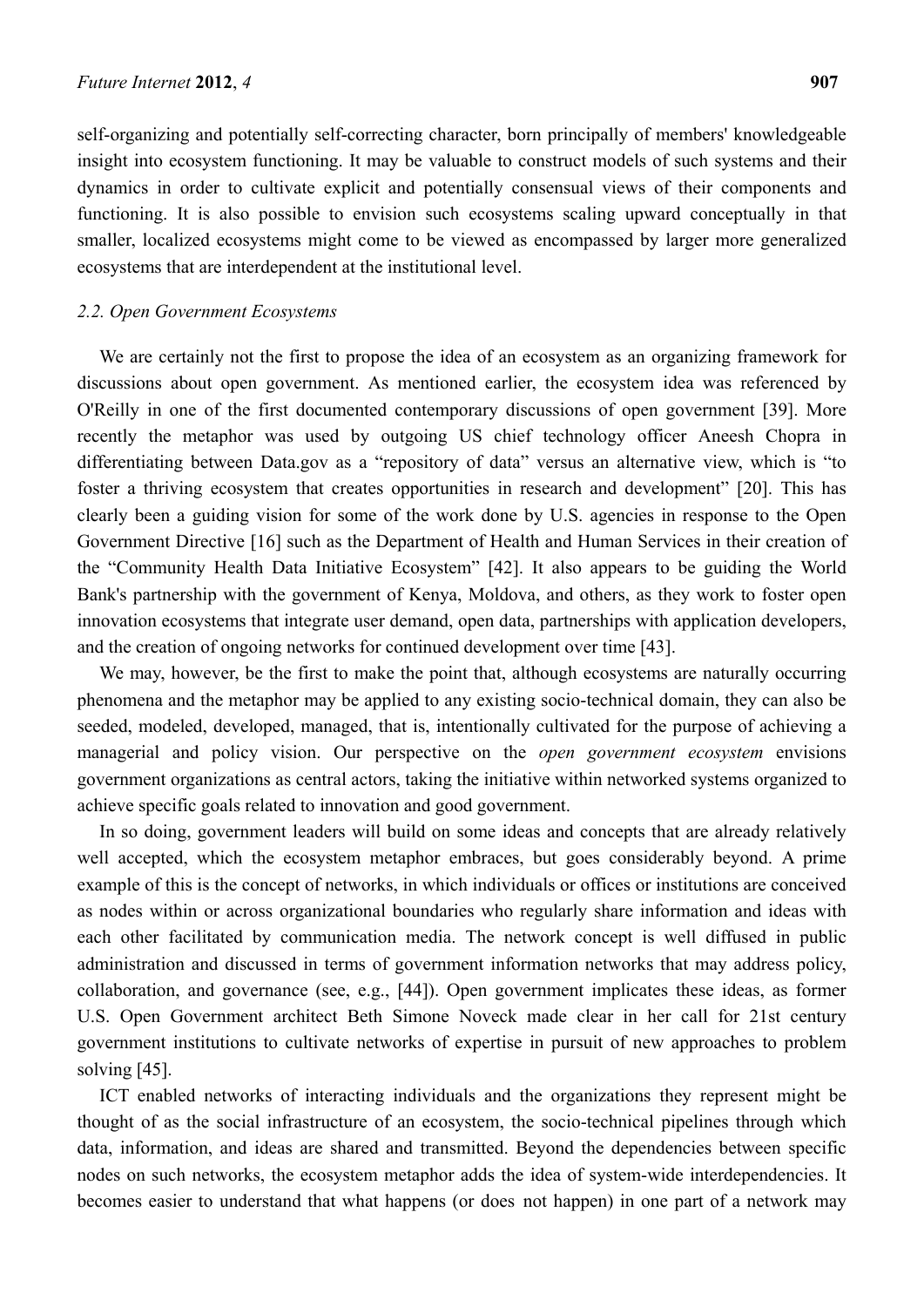have consequences for the rest of the ecosystem. If the ecosystem is scaled up to the level of institutions that are interconnected, we also begin to comprehend that individuals in connected networks are likely to be members of hierarchical organizations, with their own unique norms and traditional top-down authority practices, providing additional complexity to the encompassing ecosystem.

We do not posit a single open government ecosystem; instead, we envision multiple government ecosystems organized around the practices and products of particular government units as they interact with their particular citizen constituencies, private sector organizations, civil society organizations, and other relevant partners. Broad goals of innovation and good government may be translated into more specific terms related to the particular ecosystem context. Thinking about ecosystem management would focus on what public managers should do to actively facilitate the effective functioning and goal accomplishment of the ecosystems they are cultivating.

However, the ecosystem idea can also be scaled up to create a more generalized ecosystem view (see Figure 1) that represents government in relations of interdependence with innovators on the one hand and citizens on the other hand, nested within the larger environment of the economy, legal system, and policy expertise. From the standpoint of stimulating innovation, the open government ecosystem foregrounds interactions between government and innovators from technology sectors, private industry, and academic institutions to produce "practice innovations" in the form of new data standards, new designs for information systems, and new technology platforms, among others, that figure in the development of information or technology resources for the future.



**Figure 1.** Domains and environment comprising an open government ecosystem.

In pursuit of good government, the open government ecosystem foregrounds interactions by government engaging with users *qua* citizens, business, and civil sector organizations. Here we situate current and new forms of exchange between public managers and citizens, civil society organizations, and businesses that enable government to discover what kinds of data and/or information about government is wanted, what data or government information services count as transparency. In pursuit of innovation, the open government ecosystem also foregrounds users *qua* entrepreneurs who approach government data from the perspective of the business opportunities they represent. Indeed, the creation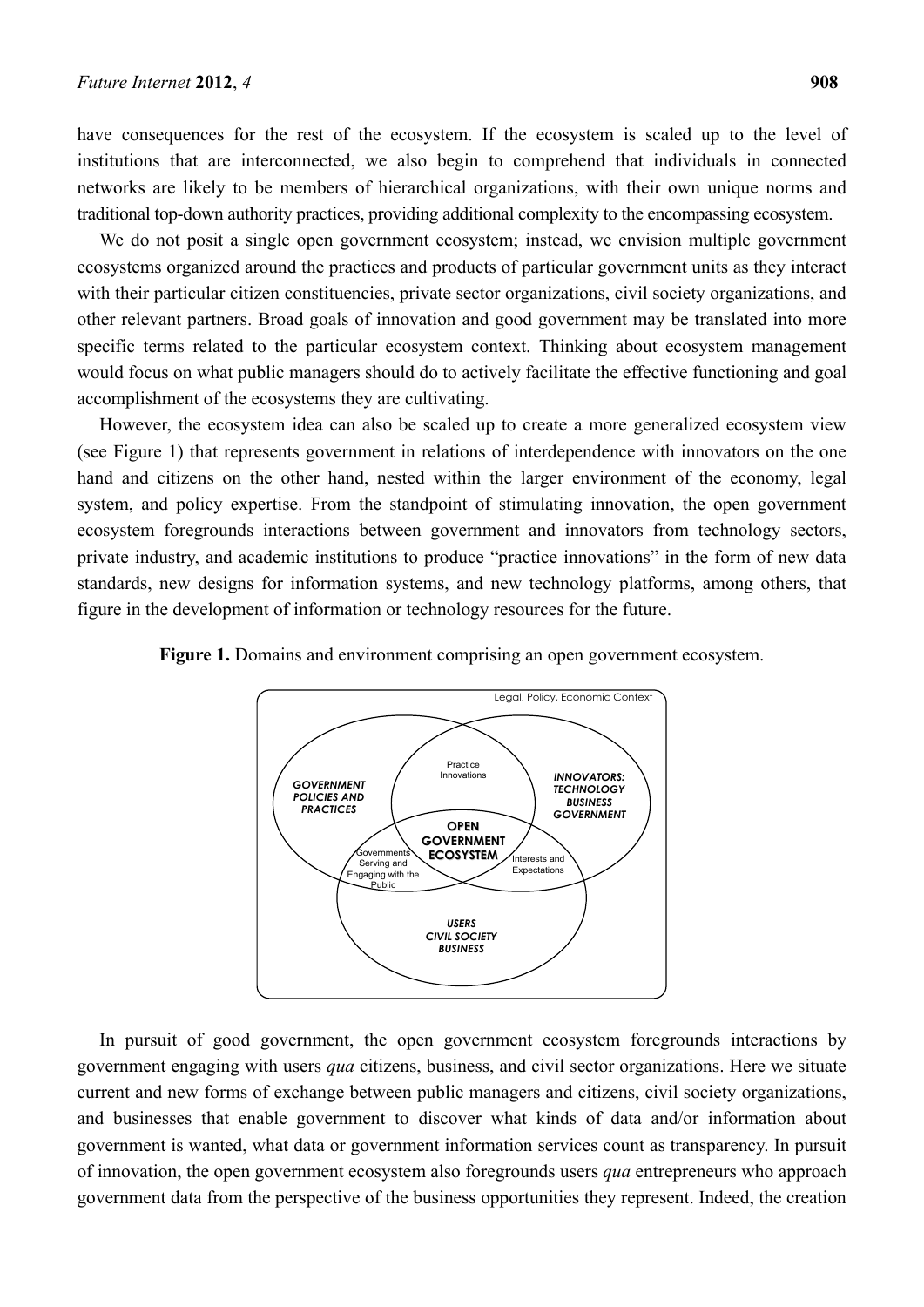of Brightscope, a new business created after fifty FOIA requests for government data about 401(k) plans, has illustrated that data in digitized form may well be seen, as Howard [46] has suggested, as "driv[ing] the innovation economy."

Of course, citizens and innovators regularly interact as innovators test markets for their ideas and citizens develop experience with and expectations for what technology can achieve that are subsequently brought to bear on their expectations for government. We do not expect government organizations to be technology innovators, but increasingly citizens' expectations, interests in, and appetite for government services and data—what they think is possible, normal, and desirable—will be engendered by what they experience in their interactions with non-governmental and private organizations.

All of these transactions are two-way in that government itself benefits from ideas and feedback about their own processes received through transactions with innovators and citizens. In the interactions formed by the intersection of government, innovators, and citizens, we situate the heart of the ecosystem, a milieu in which data, information, and technology are transformed into innovative products and citizen tools for interacting with government across a range of purposes.

The properties of an open government ecosystem (see Figure 1) are located in three primary interdependent domains of actors: government policies and practices; users, businesses, and civil society; and innovators. These domains interact in various ways as they influence the evolution of the ecosystem: governments' policies and practices interact with users, civil society, and businesses as governments serve and engage with the public. Users, civil society, and businesses interact with innovators to engender whole new sets of interests and expectations. Practice innovations result from the interactions of government policies and practices and innovators of all kinds.

The government components of the ecosystems we are describing are still very much hierarchical organizations, comprised of departments, bureaus, and offices interacting in multiple ways with each other; some of these offices are interacting with counterparts on state and local levels. These layers comprise multiple contexts with quasi-independent decision makers, customized technologies, legacy systems, strained budgets, amounting to complexity at every level. All this may work fairly well within given organizational units, but the more organizational units that are interconnected, the harder it becomes to predict and manage as issues related to coordinating technological and organizational infrastructure are presented. The complexities and limitations of this practice context make data sharing and the process of enabling data access difficult.

The policy and practice context consists of the institutional policies, standard procedures, behavioral norms and enabling or limiting laws that are brought to bear in the way any particular unit functions. But that context is also characterized by the skills of employees, their openness to experimentation and change, their opportunities for training and development, and the resources they can bring to their tasks. Open government ecosystems are inevitably structured by existing policy and practice contexts which must be managed and reconfigured over time to support new cultures of innovation and citizen interaction.

# **3. Strategic Ecosystem Thinking**

Although the execution of public laws remains the primary responsibility of government, we propose that in the 21st century, public managers must also cultivate the development of their relevant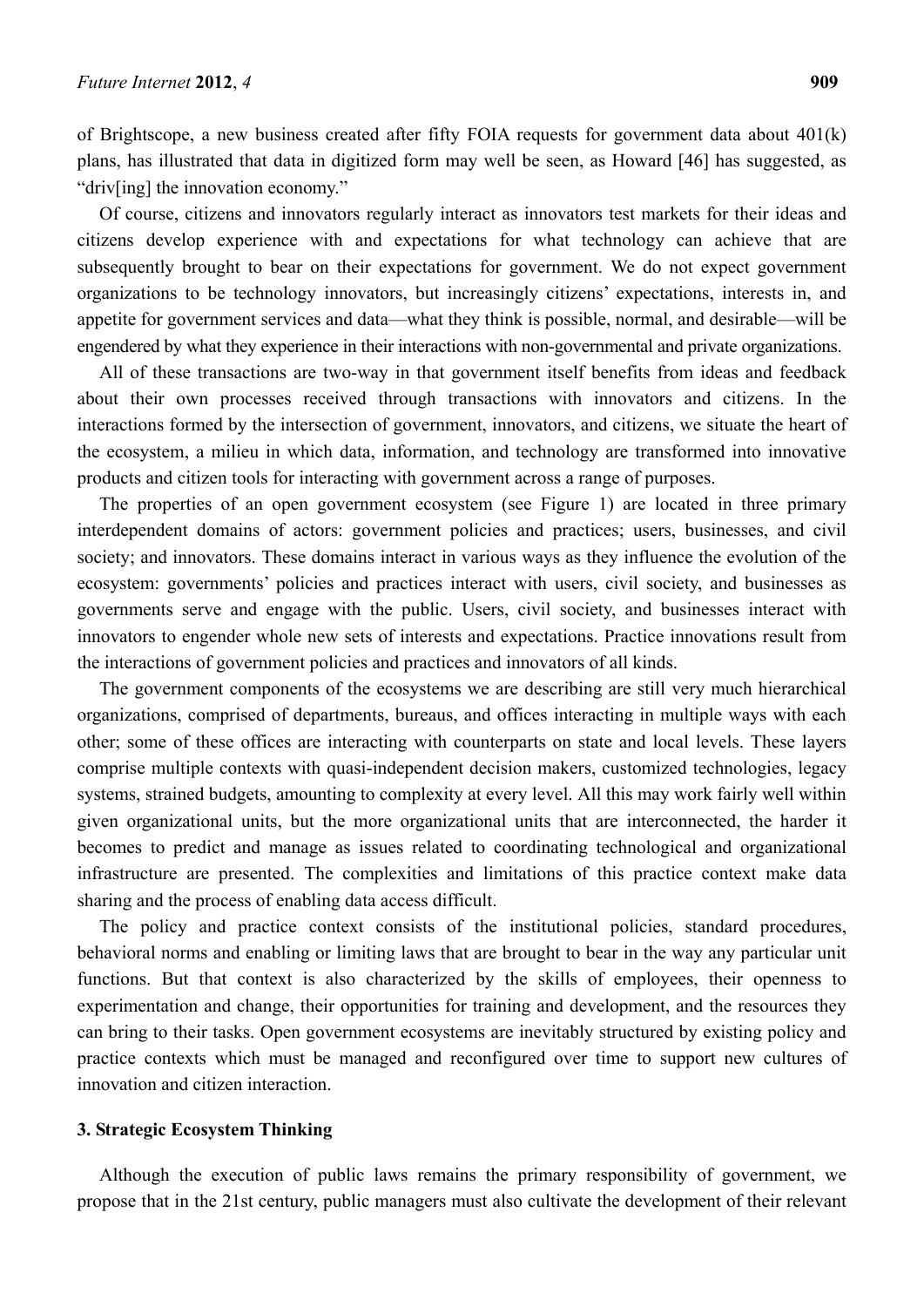open government ecosystems. To do so, leaders must engage in a kind of *strategic ecosystem thinking*, which, to sketch some basic topics, focuses on (1) identifying the people and organizations that act as essential components of the ecosystem; (2) understanding the nature of the transactions that take place between those entities, perhaps aided by the creation of a visualization of the localized ecosystem in action; (3) recognizing what resources are needed by each entity in order to engage with each other in transactions of value; and (4) observing the indicators that signal the relative health of the ecosystem as a whole.

This view is thus heuristic in suggesting that the open government ecosystem be defined and constructed as a representation or model of the ecosystem space in which agencies, or departments within agencies, operate. Public managers need to appreciate the delicate interdependencies between entities in that space and the resources needed for valuable transactions. For example, an accessible platform and government data are frequently viewed as prerequisites to innovation in the development of information services by potential product developers. At the same time, important considerations related to security, privacy, and relevance need to be factored into the creation of any data sets configured for dissemination.

As Nardi and O'Day [40] illustrate through their case studies of information ecologies, it is possible to sketch the interactions between and among the members and components of a specific system, which enable routine, and exceptional, practices to become visible and allows analysts to examine the ways that components, interactions, and practices function together. This can be useful for the purpose of determining what new directions to take in developing a work process or creating a new technology service. As emphasized earlier, these ecologies are highly localized and idiosyncratic.

As outsiders, Nardi and O'Day [40] used ethnographic data collection methods for their case analyses, but there seems to be no reason why insiders might not be able to use their own experiences and knowledge. Thus, applying this idea to open government ecosystems would mean that government leaders and data managers engage in a similar conceptual exercise by identifying the components (both technological and organizational), the interactions (and actors who engage in them), and the practices that comprise their open government ecosystem. Who are the creators of data? Who are the guardians of data? Who are the short term, and perhaps, long term users of data? What do they use data for? When do they use it? What other stakeholders have an interest in these processes? The exercise might be improved if government actors engaged in it together, creating a joint representation of their ecosystem and its functioning.

It is not possible in this paper to present a model of a specific open government ecosystem or an empirically based generic ecosystem. Instead, we call attention to some characteristics that we think may be relevant across a variety of open government ecosystems. Whatever the empirical specifics might be, we believe that three basic processes are likely to figure in the dynamics of ecosystem functioning.

From the perspective of public managers, we suggest that strategic ecosystem thinking is framed by three primary interacting concerns: *intentionality*, *value creation*, and *sustainability*. Interactions between these three, in point of fact, the tensions between them, define the dynamic of the ecosystem: Government designs systems with the intent to create value, finds ways to keep them financially and politically viable, and the creation of value and sustainability feed back to influence what it is possible to design for the future. Understanding these interactions and using that understanding to inform future actions is challenging especially given that ecosystems are dynamic.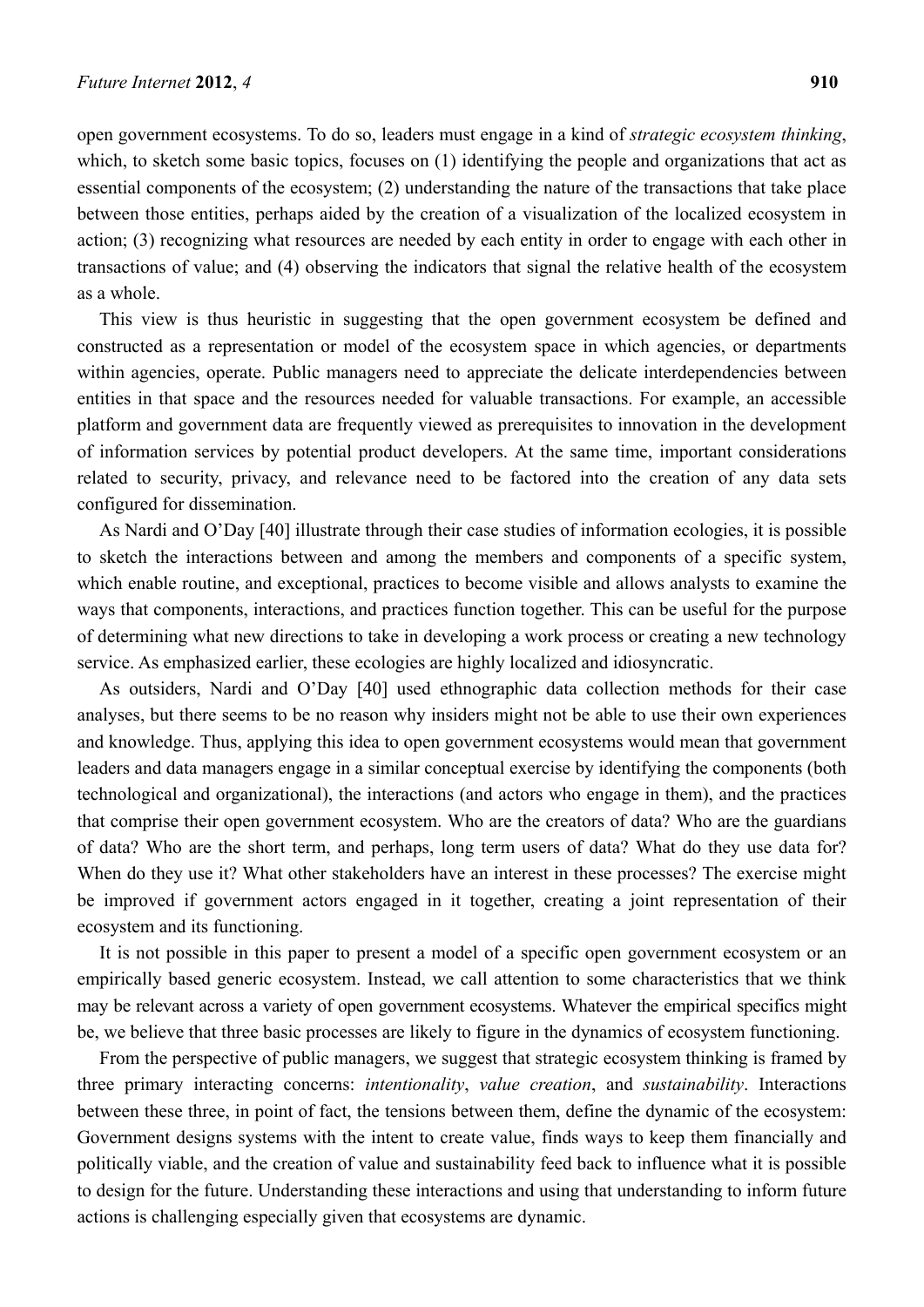## *3.1. Intentionality*

Ecosystems are driven in part by executives, informed by ideas in the culture about what government should do, by organizations created to achieve "good" government, and potentially other factors in the culture. In the US, the shape and character of the open government ecosystem may be viewed, at the highest level, as a matter of presidential directive to federal bureaucracies: Presidents Clinton, Bush, and Obama have each fashioned e-government in specific directions, producing change in what kinds of technology projects are attempted, which are viewed as valuable, and which are ultimately sustainable. Balancing the old with the new is part of the challenge of the ecosystem. With each passing administration, vestiges of past technological initiatives remain and influence the ecosystem space, but there is always opportunity for leadership to prescribe new policy and, in so doing, recalibrate ecosystem dynamics.

President Obama's Open Government Directive and the creation of administrative posts for open government, innovation, and technology may be viewed as goal driven, *intentional* actions that have aimed to reset the dynamics of the ecosystem at the policy level. Some of the proposals made by recently appointed Chief Innovation Officer Steven VanRoekel illustrate strategic ecosystem thinking in action that can be emulated. Vowing to "get out of the data business and into the platform business" [47], VanRoekel's strategy is to move the federal government away from the distribution of raw data files and the creation of applications and other forms of content, toward becoming platform providers that enable the creation of APIs to be used by citizens or developers to create their own content. Following this lead, the Census Bureau has recently announced that they will launch an API that will stream data to developers that can be used to build applications that enable homebuyers to identify neighborhoods with particular features, such as similarly aged children, or to aid prospective businesses in finding good locations for new restaurants, movie theaters, or bowling alleys [48].

Of course, API development is not without its drawbacks, as some have argued (see e.g., [49]). Our point is not to debate the wisdom of this approach, but rather to applaud both the thinking and the debate over it, since each course of action, purposefully and strategically undertaken, is related to how strategic ecosystem thinking must be done. In taking these actions, these government leaders may be characterized as "keystones" within the ecosystem in the sense described earlier, that is, as actors creating value in the form of a technology platform that they share with others, thus contributing to the overall health and vitality of the open government ecosystem.

The recent release of the "Open Government Platform" (OGPL), open source code that enables any government to create an open data site, reflects a similar ecosystem-style of thinking and action, on an international scale (which we do not attempt to depict). Here developers from Data.gov in the US and the National Informatics Centre in India have jointly created a web portal to distribute open source software applications for use by any government to build a variety of services [25]. Currently these include the ability to create web and mobile applications that use existing datasets, initiate challenges and competitions to seed other application development, merge geographic data with other data to create maps for policy decision making, and create community spaces and exchange systems for collecting and distributing feedback. They envision that developers will add new modules to the system, make modifications to the base code, share templates and views, and in these ways contribute to the further development of OGPL. The impact of this platform in terms of stimulating the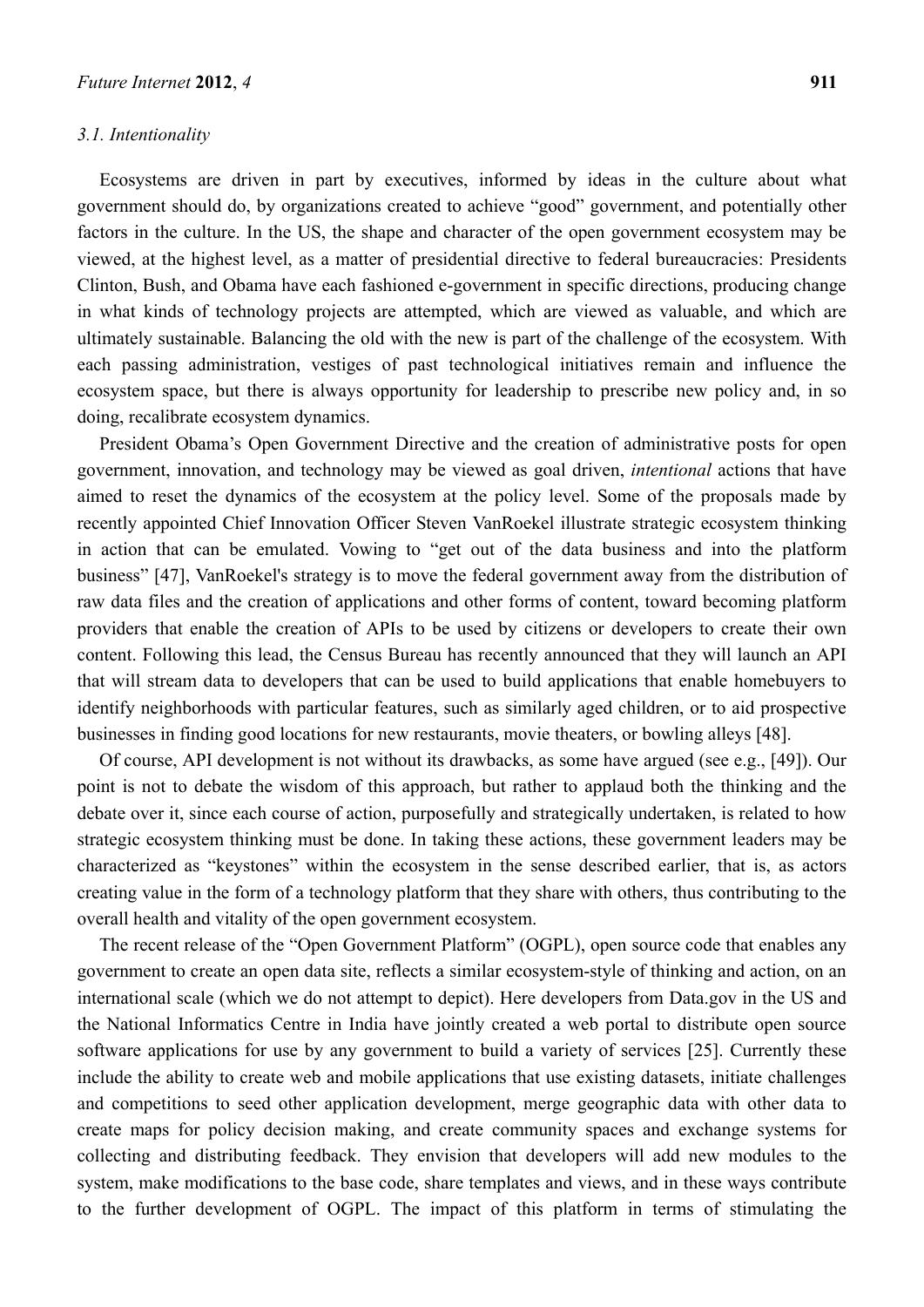development of open government ecosystems in countries participating in the Open Government Partnership remains to be seen. However, again it is clear that this US-India partnership is attempting to seed ecosystem development with an approach intended to promote open government efforts around the world.

# *3.2. Value*

The success of ecosystem thinking inevitably turns on issues of value. In the projects discussed earlier we see a vision for how to stimulate innovative technology projects downstream in the ecosystem. But so far, advocates have struggled to find metrics that can be used to assess the success of particular open government initiatives. It now seems clear that standard analytics such as numbers of clicks or downloads, while informative to some extent, do not tell us what we need to know about the ultimate worth and usefulness of the data or information that is being provided. Ultimately, the value of open data rests on whether or not it enables us to solve problems and meet important needs of individuals, communities, or society writ large. Thus the ability to gauge value, or potential value, lies at least partially in knowing something about the context of use and that context will influence who leverages open data and for what purpose. This means understanding potential uses and users, and their needs, desires, and exigencies.

Part of the difficulty in understanding users is that there is relatively little public awareness of or citizen demand for the activities that have been set in motion by the open government program. There is little awareness of the term "open government" among ordinary technology consumers. And the term itself is still in the process of being defined. The ways in which ecosystems are developed and maintained will inevitably shape the meanings associated with open government. Value resides in the implications of all of this for the lives of citizens. Do our lives improve? If so, in which ways?

This lack of awareness about open government is not to say that ordinary users do not appreciate the value of a good application; clearly they do and they may well purchase or use it if offered the ability to do so. But they seldom present demands for such applications to the government and have little awareness that government owns data that could be useful to them. Most of those who advocate for open data are technology leaders and civic activists who understand the potential in making public sector data available, but who are not in a position themselves to design specific products. It is neither realistic nor wise to expect high levels of innovation to emanate from government technology leaders.

Thus, government must find ways to cultivate synergies between data and the innovators that might be able to use data in possible application, service, or product development. We see evidence of efforts to create value from data in the wide variety of "civic hackathons," "data paloozas," and "data jams" that bring software developers together with data and government representatives to brainstorm the possibilities that may only be implicit in diverse data sets. Civic hackathons are events organized to find solutions to problems faced in particular geographic communities; they bring software developers or "hackers" together with local journalists, educators, members of the arts community, or others representing areas of need or focus [50]. Governments that support such events will quickly become aware of what has value. And of course, the idea of hackathon might be easily transported to other cultures, as the efforts with Moldova's innovation hackathon attest [43].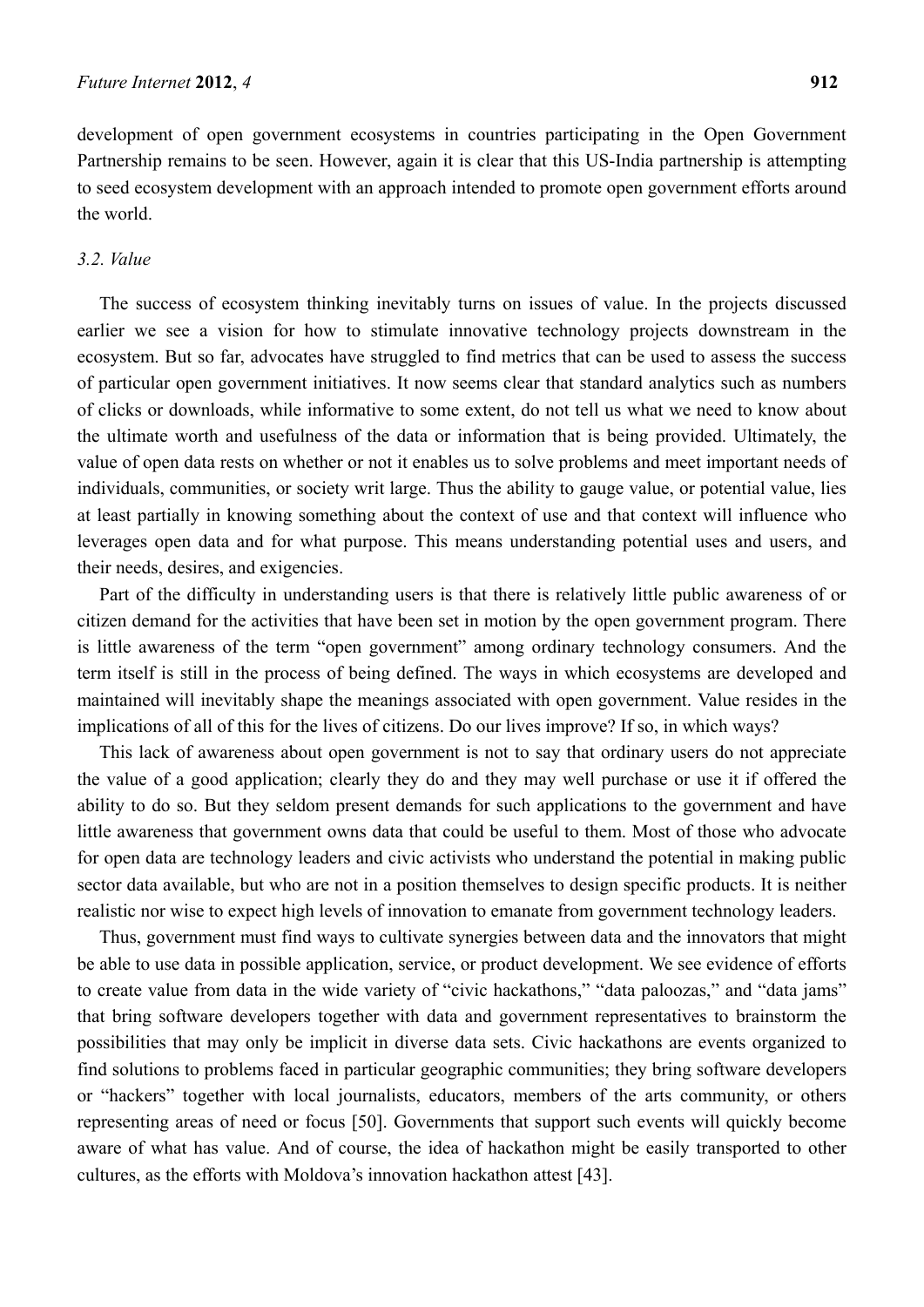At the US federal level, Chief Technology Officer Todd Park is also chief advocate for the creation of national competitions to find the best new applications and services for government data. A recent competition has focused on health data, spotlighting the winners at the recent Health Datapalooza, which took place in June 2012 [51]. Education, particularly college affordability and making informed educational choices, is the focus of a recent "Data Jam" in Washington DC that brought educational technology experts and entrepreneurs together to brainstorm how using open education data could support student success [52].

In such efforts, one sees an active search for value by leaders who understand that data does not stand by itself and that ecosystem management must embrace innovators outside of government, and bring them into the open government ecosystem. Data must be incorporated into tools and services that address the needs, problems, and concerns of ordinary people. It has been revolutionary to recognize that government possesses vast storehouses of accumulated data that might be used in innovative problem solving. But that recognition is only the first step of the real job, which is to create the means for using the data resources that are already within our possession.

## *3.3. Sustainability*

Situated in the midst of a substantial effort to identify and create value from the data government currently collects and stores, it may seem premature to begin a discussion of sustainability. And yet that discussion must start now. The experiments begun today to cultivate the development of open government ecosystems and manage them in their earliest instantiations must eventually be assessed for their effectiveness and decisions made about what to continue to do, what to tweak and fine tune, and where it might be necessary to start over. Part of defining effectiveness and success lies in determining and utilizing the metrics that bear most relevantly on the value that has produced and the efficiency of the processes that have produced them. Such metrics will constitute the information in feedback systems that are key to functional ecosystem operation because they enable decision makers to think and plan strategically.

Based on relevant feedback, strategic ecosystem thinking will need to consider which open government programs and services should be continued, revised, or abandoned in favor of alternatives. However, the stakes are even greater. It seems clear to us that the sustainability of open government ecosystems will ultimately be predicated upon significant changes in the form and functions of IT infrastructure within government agencies. If information itself is thought of as a basic service routinely provided by government agencies to their ecosystem constituencies, then IT architectures and infrastructures must be reconfigured in support of this new line of business.

One gets a glimpse of the potential magnitude of the changes that may be in store for government more generally when one considers the substantial changes now taking place as agencies administer the Freedom of Information Act (FOIA), following the current Administration's commitment to liberalizing FOIA policies [53]. Agencies are in the midst of restructuring and streamlining their procedures for responding to requests, creating new staff positions, broadening the training available to current and new staff, and creating new web sites and other technologies to support these activities. It is as if federal agencies now recognize that they are *in the business of* providing information in response to citizen requests and are organizing their work processes around this program.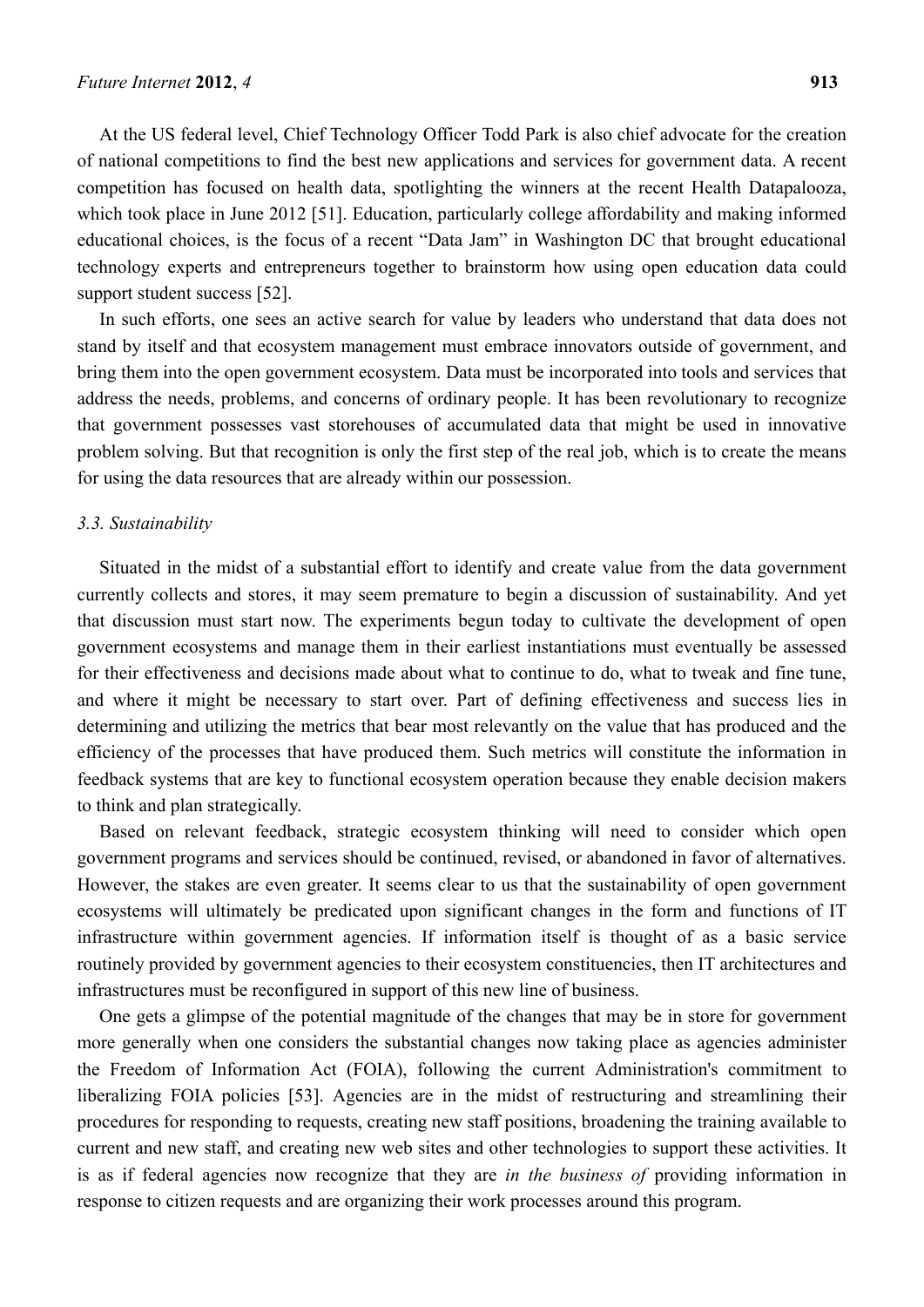We expect a similar realization about open government will soon take hold, stimulating very substantial reorganizations of agency missions, IT and other relevant material infrastructures, and career preparation of public managers not only in the federal government, but at all levels of government and around the world. The sustainability of open government will take root in the creation of a genuine Government 2.0 that reorganizes government for the information age.

The latest evolutionary phase of the open government ecosystem evolution has raised many critical questions about the short and long term intent, value, and sustainability of the ecosystem. Questions are being raised about how best to prepare for and guide the necessary strategic ecosystem thinking. A call for new knowledge about the ecosystem and the complex interactions that influence its potential for value creation and sustainability resulted in the launch of a series of national discussions in the U.S. organized to systematically identify these questions and to explore strategies for addressing them.

#### **4. An Ecosystem as a Framework for an Open Government Research Agenda**

To engage in strategic ecosystems thinking for the purpose of achieving a managerial and policy vision related to open government, public managers and other interested actors must understand the dynamic nature of the open government ecosystem. The academic community and other researchers and innovators can use the ecosystems metaphor and specifically, the properties of ecosystems, as a framework for identifying where interesting problems exist in the ecosystem and how specific new knowledge about the interdependencies and interaction can inform problem solutions and trigger innovation. The set of organizing properties provided above engender a frame of reference for identifying what is known about how ecosystems evolve in response to unique social, political and economic conditions and about how the multiple layers of context and their attendant complexities interact with the actors in an ecosystem. The properties also provide a reference point for what is not known and for guiding the development of a research agenda targeted at filling the current knowledge gap.

The next section introduces the open government research agenda developed by a multi-sector expert group convened to contribute to an ongoing national dialogue on the most critical questions facing open government researchers, policy makers and practitioners. First, the national effort is introduced to set the larger context for the research and development agenda discussion.

## *4.1. A Call for an Open Government Research and Development Agenda*

In their 2010 report to the President and Congress entitled, *Designing a Digital Future: Federally Funded Research and Development in Networking and Information Technology*, the President's Council of Advisers on Science and Technology (PCAST)[54] noted that achieving our U.S. national priorities, including making open government a reality, rests on advances in networking and information technology (NIT). They highlighted the central role advances in NIT will play in ensuring better access to government records, better and more accessible government services, and the ability both to learn from and communicate with the American public more effectively.

Advances in NIT, the report states, "are essential to achieving the goals of open government. NIT touches everyone's lives, changing the way we live, work, learn, and communicate. Increasingly, widespread use of NIT has important public policy implications, ranging from e-voting and identity management to the nature and global spread of democracy" [54] (p. 5). The report calls for the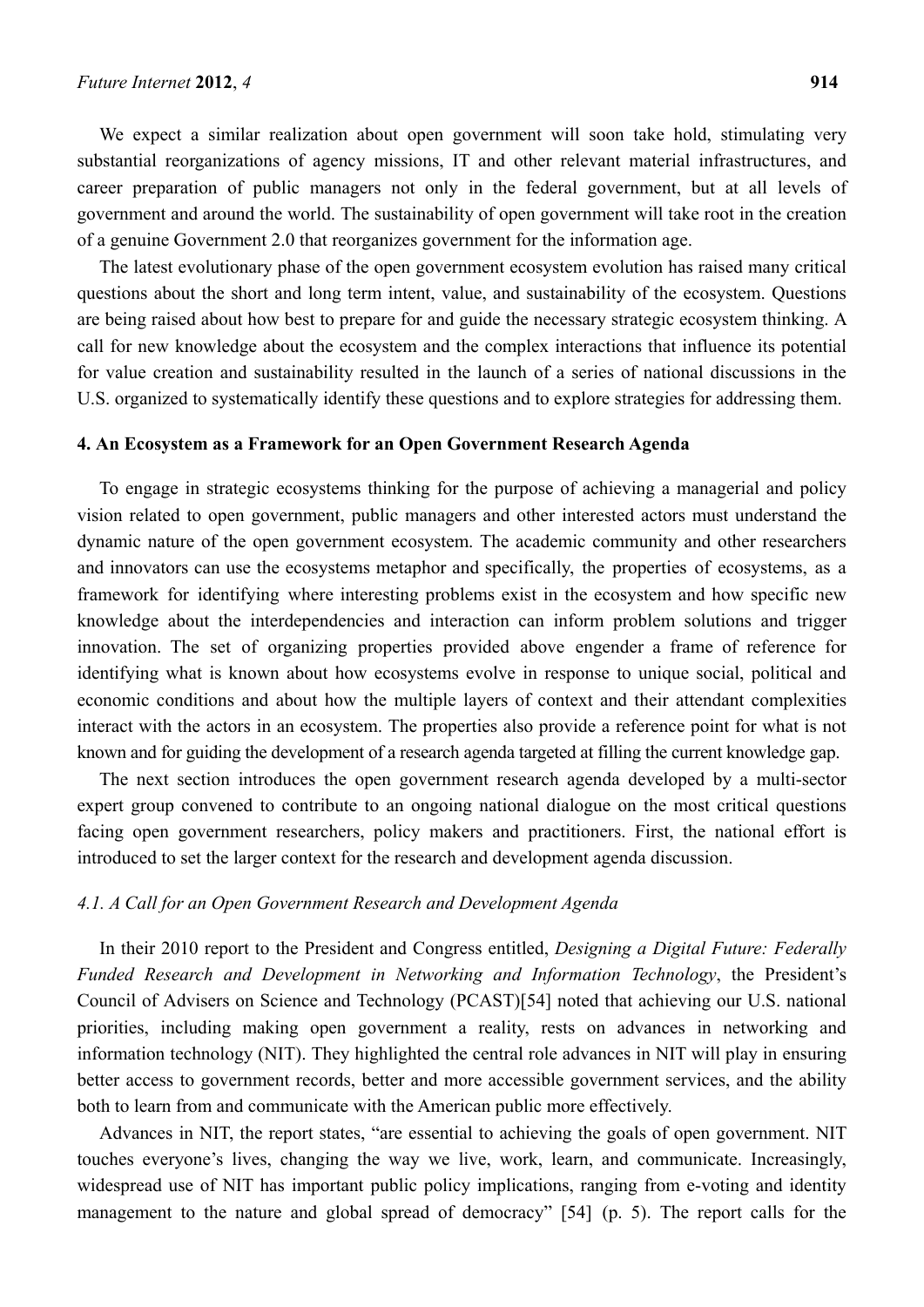development of a research and development agenda focused on open government and resulting from the collective efforts of existing government research and development organizations that coordinate Federal networking and information technology research and development efforts. In response, then U.S. Chief Technology Officer, Aneesh Chopra convened a summit charged with setting the foundation for "a robust R&D agenda to ensure the benefits of open government are widely realized, with emphasis on economic growth and improving the lives of everyday Americans" [55].

The March 2011 Open Government Research & Development Summit [56] consisted of a series of panel sessions designed to lay the foundation for subsequent workshops that would more specifically outline the outstanding questions requiring the attention of formalized research efforts. The Summit served as a call-to-arms for stakeholders to come together around specific issues or topics that were almost inevitably interdisciplinary. Government officials, private sector partners, civil society organization leaders, and academic researchers alike discussed the need for the specification of a research agenda as well as the funding of formal research programs focused on open government. Two communities subsequently responded to this call; the first focused on a research and development agenda for open data and the second on an agenda for evaluating transparency. Each is summarized below as background before the agenda produced in the open data workshop is presented.

## 4.1.1. A Focus on Open Data

The first Open Government Research and Development Agenda setting workshop focused on open data. The workshop, organized by a multi-institution, multi-sector team comprised of the Center for Technology in Government at the University at Albany [57] the Tetherless World Constellation at Rensselaer Polytechnic Institute [58], the Institute for Law and Policy at New York Law School [59], and Civic Commons [60], brought together over 30 practitioners, scholars, and leaders of civil society organizations from across the United States to explore and outline an actionable and relevant multi-year agenda designed to draw attention to the most critical unanswered questions related to open data [61]. Taking an interactive and interdisciplinary approach, the workshop activities were a mix of plenary and small group sessions focused on identifying critical needs, mapping needs to potential solutions, identifying legal and policy barriers, exploring critical evaluative approaches, and laying out strategies for obtaining future research funding. All workshop sessions were documented and published in the report "An Open Government Research and Development Agenda Setting Workshop: A Summary Activity Report" which describes the workshop discussion and the information generated, lists the participants and the organizations they represent, and provides the agenda [62].

## 4.1.2. A Focus on Evaluating Transparency

The second workshop was organized by the Penn Program on Regulation at University of Pennsylvania Law School and held in May of 2011 in Washington, DC. This workshop, entitled "Assessing Open Government: Research Challenges in Evaluating Transparency," brought together over two dozen academics, government officials, and representatives from non-governmental organizations in order to launch a collaborative research agenda from across the fields of law, social science, and information science. The robust, interactive dialogue around a research agenda for open government concluded that for the purposes of research, the meaning of open government should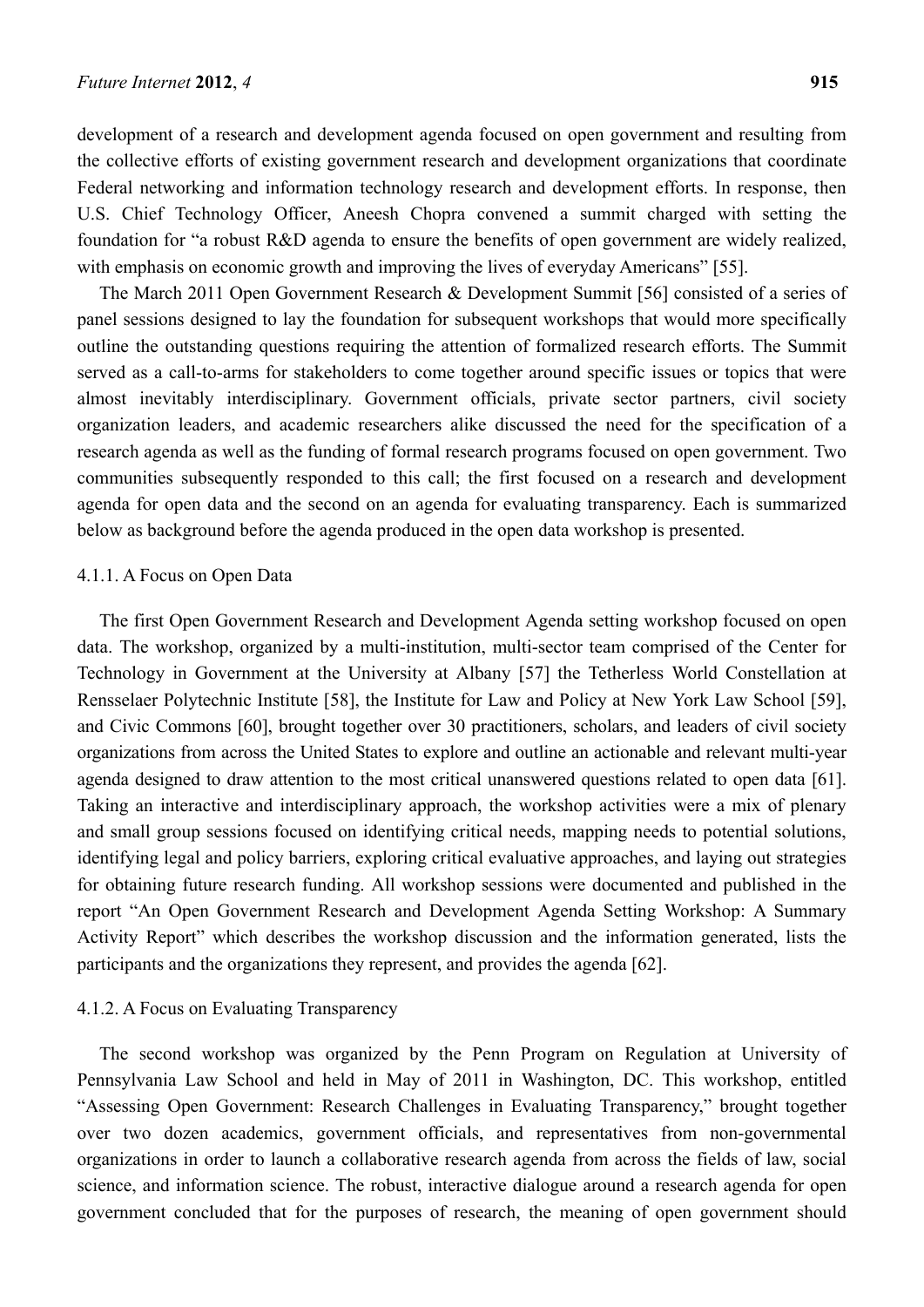ultimately be defined for each policy or program by its purpose, logic, and audience. For a brief summary of this workshop see [63].

# *4.2. An Open Government Ecosystem Research Agenda*

The idea of an ecosystem metaphor for understanding open government emerged from the discussions in the open data workshop as a compelling one that, once developed, could be used to frame the research agenda and further to support efforts to map the landscape of open data. Participants recognized the utility of the metaphor to both unpack and better connect the varied social and material components relevant to open government. They recognized the commonality of interests that exist among academics and practitioners, who are both clearly intent on trying to understand the impact of the actions they take and who recognize that their actions have political, civic, organizational and managerial implications. One value of an ecosystem metaphor is to bring these communities together to support efforts to model impacts of open government and to ensure that the agenda under development is sensitive to the dynamic and complex nature of the interdependencies that link intent, value, and sustainability in driving open government ecosystems. Participants also recognized the nature of continuous evolution in an ecosystem, as components "adjust and are adjusted in relation to each other." This evolutionary perspective brought to the fore the need for short, medium, and long term perspectives on the critical questions facing open government ecosystems. Issues related to data, as we discuss below, are particular sensitive to evolutionary considerations.

Discussions among workshop participants about challenges facing open government provided further support for the development and use of the ecosystems metaphor for open government. The ecosystem view, they agreed, would be very useful in ensuring that any research focused on very specific data challenges, such as those related to the design of an extensible metadata system enabling federated catalogues among federal agencies, states, and municipalities, would be complemented by research that considers related policy questions, such as those relevant to what is now technically feasible in data exchange. A further challenge was acknowledged as a lack of interest from elected officials about the use of open government data to improve government services. The general, and limited, view of the value of open government data is in informing citizens about the activities of government and encouraging an open dialogue between governments and other societal actors. The broader value of open government data in informing governments about service quality and, subsequently, informing service improvement strategies, a priority for many elected officials, is in most cases overlooked.

An Open Government Research Agenda, they also agreed, must be informed by a full understanding of what is already known: what research has been done, who has done it and how might we map the landscape so that we "know where to start"? Attention to the logics of open government are foundational to such a research agenda, testing such basic assumptions as (1) when government data is released, it will be valuable and good things will happen, and (2) that transparency, efficiency, and accountability, often taken to be synonymous, should be treated as different concepts. They argued for an agenda that supports the modeling of open government impacts on institutional design, on one hand, and that explores the gap between data available and data used, on the other. The discussions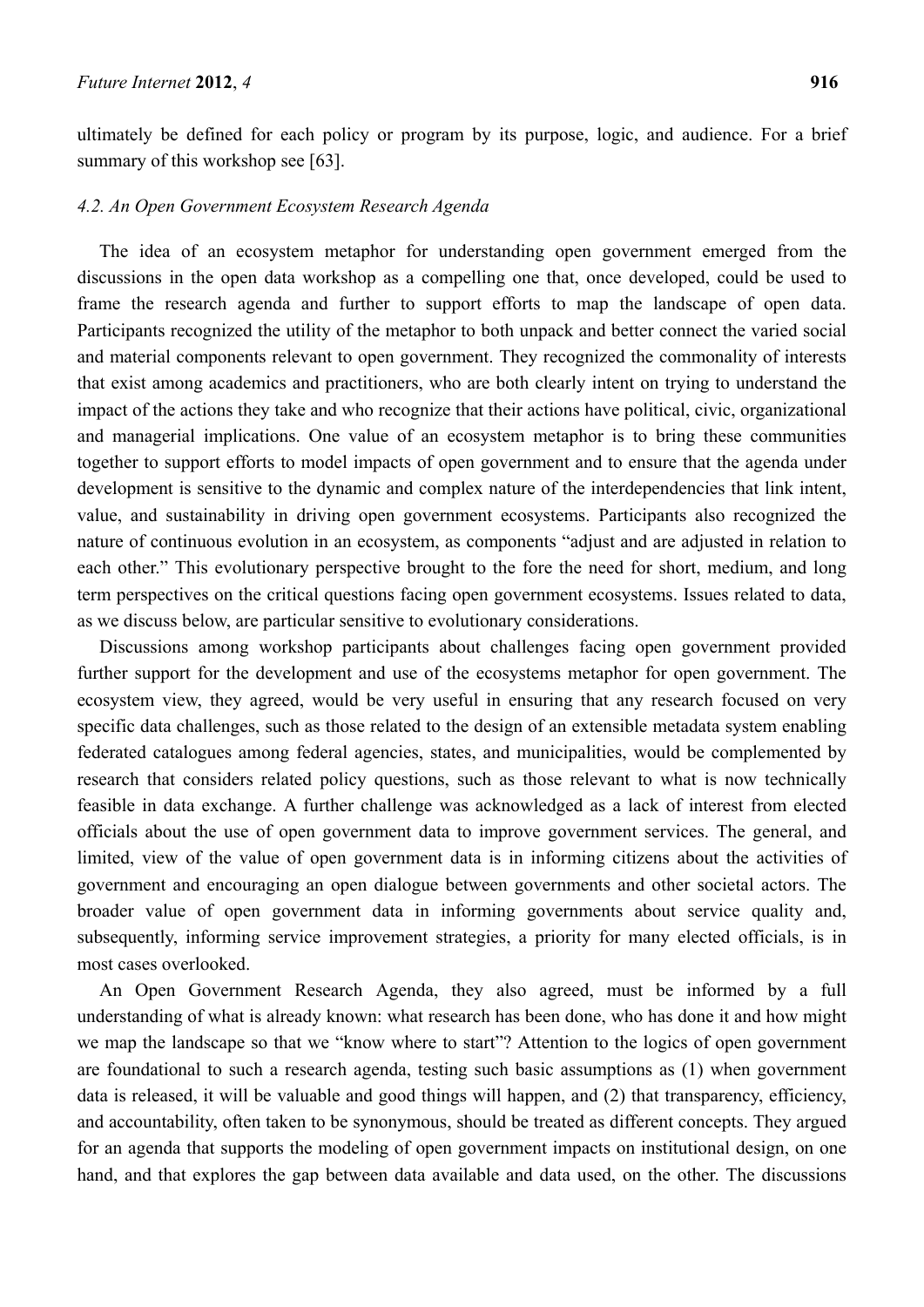produced a multi-faceted agenda focusing on questions about users and uses, data, value, and innovation, which, once answered, would improve the lives of citizens.

In each discussion, the experts used the lenses of technology, management, law, and policy, and considered questions from a short, mid, and long term view. In some cases the questions focused on conceptual gaps, in others empirical or practice gaps, and yet others, methodological. In all cases, answers to the questions were recognized as critical to our collective understanding of the process of opening government and the ecosystem within which these efforts are taking place. Our ability to create the new knowledge sought by PCAST, and others committed to improving the lives of citizens through networking and information technology will result, in our view, in no small part, from attention to the open government research and development agenda laid out below.

#### *4.3. Users Interests, Expectations and Capabilities*

At the heart of the open government ecosystem is the assumption that government possesses information that users want and will use. This is an assumption that can be easily defended. The tricky questions focus on what kinds of information and/or data individual users want and under what circumstances they will be best equipped to make use of it. Initially, one thinks of individuals using government information about particular services or functions provided by agencies (such as recreation, taxation, or financial entitlements), or as informed voters to make sense of government activities and policy, or as government watchdogs to assess performance or accountability. But users are also prospective entrepreneurs who are looking for business opportunities and who might gain economically through the use of information resources that their tax dollars have helped to create.

The lack of a marketplace for government and citizens to effectively engage with each other was noted by the workshop participants as an issue related to incentivizing governments to release data and for individuals and others to use the data. They recognized that creating that connection among suppliers and consumers of data might lower the "cost of entry" for both. New research is needed here to understand the nature of the information relationships between government data providers and data consumers and how this relationship is evolving over time, having a greater or lesser influence on data providers and data users. Regardless of the particular constituency, strategic ecosystem thinking mandates that government engage with users to assess their expectations for data and information sharing, together with their capabilities for information consumption and creation, and explore the circumstances in which data is best used. Participants at the expert workshop were keenly aware of these new imperatives and articulated the related research questions in terms of the issues outlined below.

#### 4.3.1. What Do Users Want?

Governments have always collected, analyzed, and used information in their legislatively mandated duties; such activities are essential to delivering any service to citizens. But government has rarely been in a position to have to think about what users, in a wide variety of roles, would find personally, politically, professionally, economically, or medically valuable to know from among the data that government already possesses or could move to acquire. The workshop participants acknowledged the growing realization that government must engage with citizens to discover answers to such questions.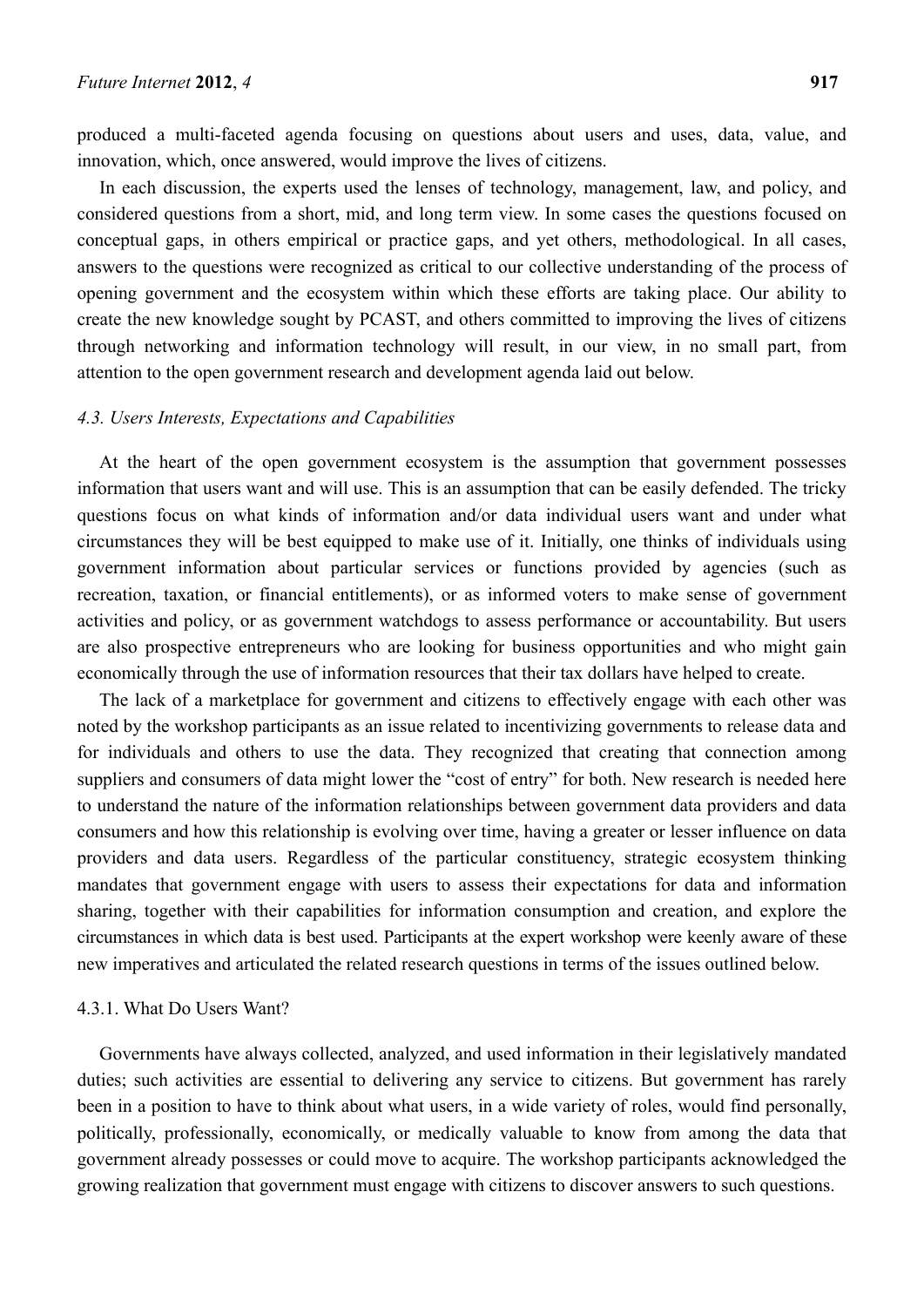Some of the discussion at the workshop was related to interests in transparency. The international Open Government Partnership, for example, is predicated on the principle that publicly available government information enables citizens to participate effectively in decision-making, assess the efficiency and effectiveness of government performance, and hold governments accountable for their performance. Key to controlling corruption, for example, government budget information enables citizens and civil society organizations to track disbursements and expenditures. Thus, governments must work with civic groups and other civil society organizations to identify what information about government activities and operations needs to be made public, and how to institutionalize the procedures for doing so.

But from the standpoint of stimulating innovative entrepreneurial activity, recognized as something users want, the questions center around which data sets collected by government are economically valuable. The illustrative example here has been weather data and the billions of dollars of economic activity that accrue from businesses that use meteorological data collected by government funded programs. Government needs to work with business leaders and entrepreneurs, as users of interest, to identify data that can be similarly synergistic and that may be currently possessed or easily obtained.

It was also clear to many workshop attendees that government currently possesses data on a variety of topics that might be used by individual consumers to make decisions about topics as mundane but frequently both complex and consequential as cell phone plans, retirement plan options, medical care, educational best-buys, and other lifestyle or market place decisions. The new White House sponsored Smart Disclosure program is actively considering such questions [64]. The challenge here is a kind of product development exercise. What data resources currently exist, or that may be easily mobilized or jawboned through industry collaboration, would, if appropriately packaged, enable consumers to make wise and thrifty consumer choices?

## 4.3.2. Uses, Usability and Context

As new capabilities to answer questions about what data to use are developed and answers begin to emerge, we move somewhat fluidly to questions about how users *qua* consumers use such information and the environments in which it is used. Government has been in the business of disseminating information electronically for quite some time. But there are enormous differences in the skills and capacity required to design static web pages and those needed to create applications that enable and empower decision-making.

Workshop participants generated questions about how users search, where users go to find government data, and how government can collect data about its own website use that can be used to improve services and help to foster engagement with the public. Such questions are common in the fields of human-computer interaction and information science and focus squarely on generic issues of website, or application design, usability, and information seeking. Clearly, we need answers to questions that more specifically focus on how users interact with and use government information in the context of government sponsored or enabled tools or applications. How does government acquire the answers to such questions? Here workshop participants pointed ecosystem managers to the researchers, both academic and commercial, who are specialists in this area and suggested that, together, they cultivate a sub-specialty devoted to the government information context.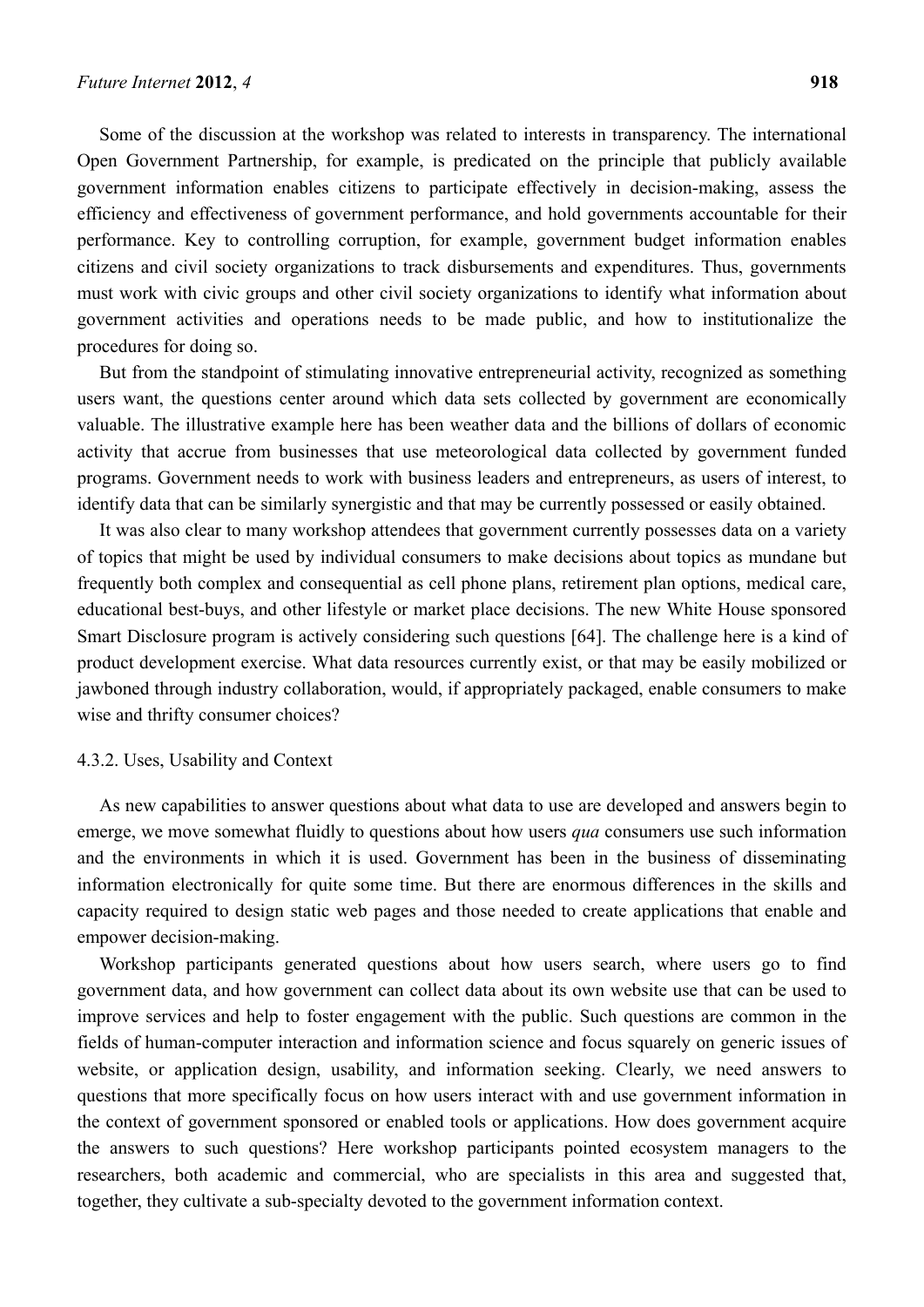Questions about what data and information users want and the environments in which it is best provided and used can only be answered when governments find ways to interact with and engage members of their target audiences in the process of developing answers. Clearly, open government implies two-way, dialogical processes in which discussions between government employees and members of target audiences, however structured, take place. At the 2012 International Conference for Digital Government Research, we were pleased to hear that representatives of the US Environmental Protection Agency (EPA), Consumer Financial Protection Bureau (CFPB), and the General Services Administration (GSA) began recently to engage in such ventures. Particularly notable for our purpose were EPA's efforts to ask users what kinds of environmental information applications they would like to see developed. In another "public dialogue" EPA used IdeaScale to gather ideas about how to improve Data.gov. The CFPB asked members of the public for feedback about forms they would soon be deploying as part of the process of housing related disclosures. The GSA has solicited feedback from government managers, mobile experts, and the general public about what kinds of mobile government applications would be seen as desirable. And they initiated their own public dialogue about how to improve federal websites.

These examples are illustrative for the topics they have addressed, of course, but also for the particular set of methods and electronic resources used to structure each dialogue [65,66]. Clearly, there is much to learn about how to design, implement, and gather information from the public dialogues and other audience-oriented research that is deemed useful in open government projects. From an ecosystem perspective, one consideration raises above all these and it is a strategic one. Government can create the applications that render its data useful, or it can be in the business of seeding such creations within developer communities. Either way, government organizations, according to workshop participants, need new tools and techniques to get further into the business of understanding their audiences.

## *4.4. Data*

A second assumption at the heart of the open government movement is that the data itself is readily available and once made accessible, is fit for any use a citizen, entrepreneur, activist or government might make of it. Creating data that adheres to standards, has the appropriate metadata, is accessible outside of government, is fit for use by a wide range of potential users, and generates value through its reuse is not cheap. Each of these characteristics requires an investment of time, energy and effort on the part of many individuals along the workflow of defining data of interest, prioritizing data collection, conducting data collection, publishing the data, and then using it. Generally, workshop participants agreed that we have limited understanding of the economic implications of adopting open data as a new line of business for government and, as a consequence, it is not easy to publish or find and use "trusted" data. What does it cost to create and make available and then use trusted government data and who will pay? How can new knowledge about costs and value be used to incentivize governments and other key actors to enter the "marketplace"? Will a more robust data market create connections between suppliers and consumers and result in more informed investments—more targeted products—and lower the cost of entry for all? What does that market look like?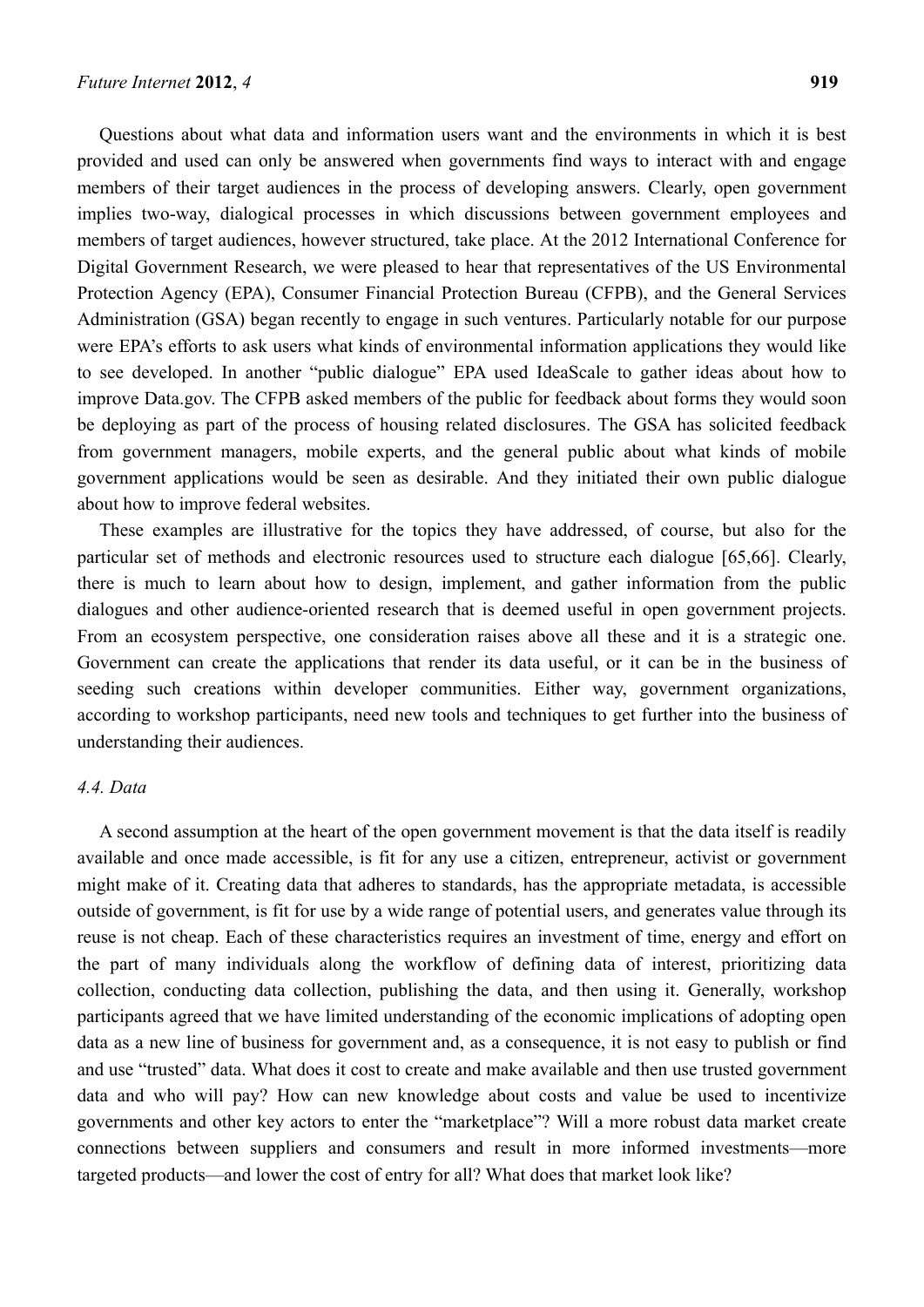There is also the assumption that other critical components of an open government ecosystem such as data governance models and data sharing capability are well-developed and in place. Unfortunately, this is not so in either case. Seemingly simple questions about data quality, formats, and standards plague efforts to share and integrate data. Making data accessible and fit for re-use are not insignificant challenges and raises a wide range of complex research questions, including issues about data sharing itself, for example, how and when sharing is appropriate. Questions ranged from how government data can be presented to facilitate a more open dialogue, to what new capabilities do government agencies need to have to increase openness in the interest of such a dialogue. Incentivizing communities across the sectors to care about and use government data may in part depend on having access to what is generally called "high-value" datasets. Again, calling attention to a set of unanswered questions about the governance issues around data release: who should decide what data is "high value" and how do they choose? How does a user know when data is fit for re-use, how does a user know what has been done to that data, and what restrictions govern its use? Workshop participants saw the ecosystem view as particularly useful here in that it provides a way to depoliticize the subject and support feedback between research and practice, arguing for and enabling an experimental "sandbox" that would support interdisciplinary teams with expertise in information and computer science, public policy and organizational theory, diffusion of innovation, and usability.

Workshop participants recognized the increasing need for new data governance models to inform questions such as who should be the responsible party or parties in the creation of technical architecture, infrastructure, and policies and standards for open government data. New research on standards, in particular metadata standards, was called for. They urged the support of research that focuses on standards development and adoption; noting a fundamental disconnect between the recognition that standards are key to scale and use of data, and that resistance to standards use is prevalent across the sectors.

As noted above, data and its associated storage and transmission technologies, in particular, demands short term, mid-range, and long view perspectives. One relatively short term question identified in the workshop asked "What basic standards are needed to ensure that machine-readable data from different federal departments and agencies is interoperable" and focuses on today's more or less immediate need for standards to support interoperability among existing datasets. A related mid-range question, "What technologies are required to associate similar data in disparate datasets," draws attention to questions about how technologies might be developed in the mid-term to automatically generate the desired associations among disparate data sets. And a further related question for the long view, "What does it look like to no longer be *publishing* data sets but to have data available *by default*?" envisions the implications of one possible future, but also draws attention to the enormous challenges involved in imagining what novel technologies must be developed for any such futures to be realized. Taken together these questions highlight the challenges of producing a coherent agenda that attends to issues of both immediate import to open government efforts and to the long range and far reaching imaginative requirements for the future.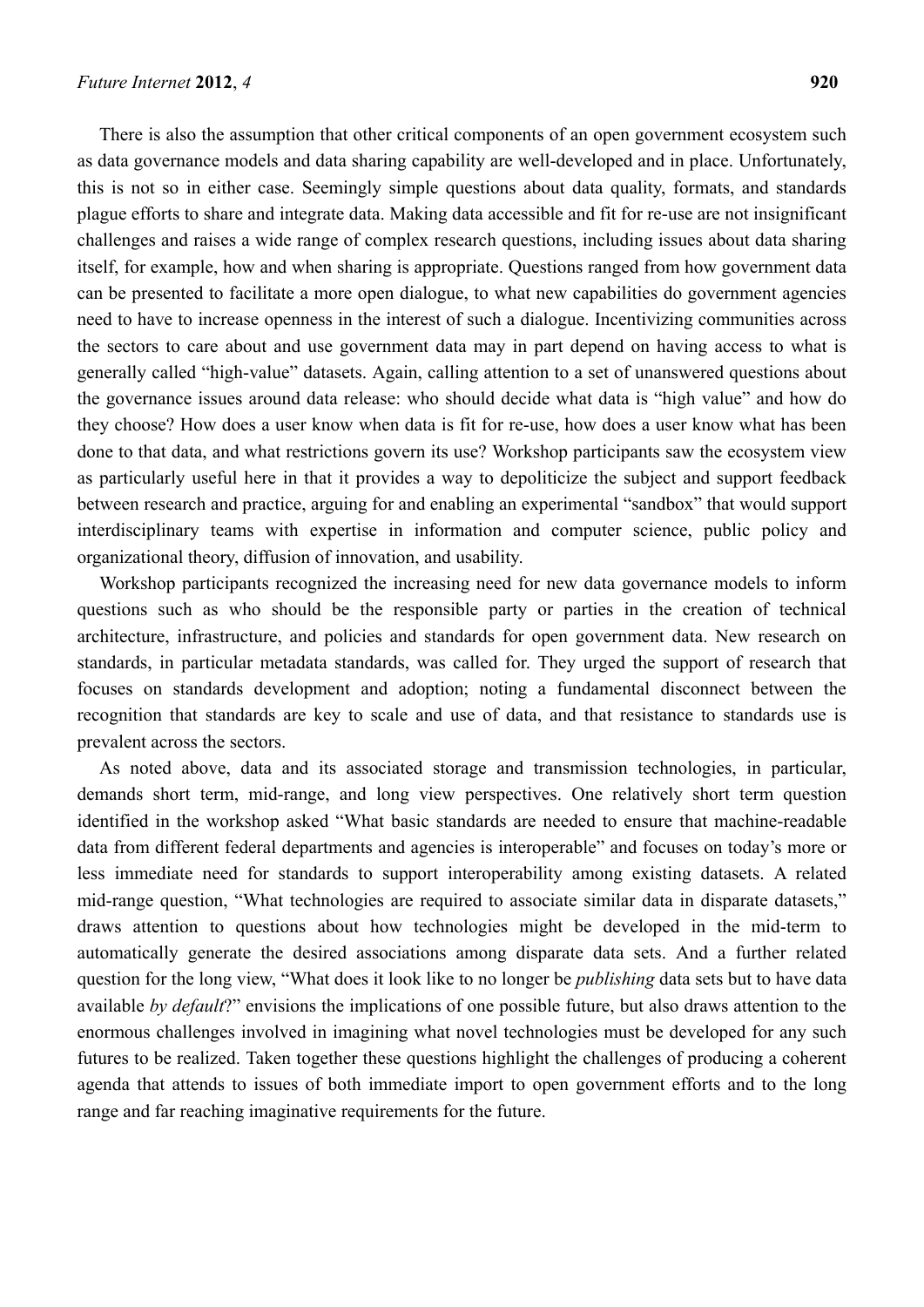#### *4.5. Open Government and Public Value*

"What is the value of open government?" Workshop participants identified questions about the value of open government as among the highest priority ones in the research and development agenda. They believe such knowledge would play a critical role in fueling investments in open government, ideally supporting innovations in practice and informing strategic problem solving and capacity building. They also recognized the limitations in current approaches. Future approaches, they suggest, might emerge from research about the utility of hybrid or combined methods based on both econometrics and a public value framework. Who and how questions dominated the discussions about the value of open government.

Who benefits? This was the dominant question of the workshop. Is it citizens? If so, in what ways are their lives improved? Is the benefit shared? If so, in what way and how do we use that information to inform future investments? Citizens can benefit in many ways from open data; this was easily agreed upon by the participants. The best ways to understand that benefit, essentially describing it and then also being able to model the sets of actions and investments to create that benefit, was not so readily agreed to.

To measure the success of open government initiatives, innovators and evaluators must know what impact was intended; they must know who they were seeking to provide value to. What is the outcome sought or expected from any one open government initiative and how is it connected to other activities within the ecosystem? What is the intent? What change in the ecosystem is sought? More accountable public officials, improved policy outcomes, more engaged citizenry, reductions in political and economic inequity, better services; the question of what is expected in terms of impact must be identified and taken into account in developing measurement models. How measurement then occurs, what tools and techniques are relevant, for example, to measuring improvements in the lives of citizens and other actors in the open government ecosystem can then be taken on as a research questions. Do current tools and techniques address these measurement challenges? Workshop participants considered the utility of current tools and techniques for measuring value in the open government ecosystem to be a major unanswered question. What types of value should be measured and what instruments can provide valid measures for each value type for each stakeholder? What tools and techniques are relevant for measuring impact on the average citizen and the economy writ large? How can the link between open data and public accountability be empirically established? Can tools and techniques, established in one context, designed to measure the impact of one very specific purpose or intent, for one specific stakeholder community, be made relevant across multiple contexts?.

What can we define as success in open government? Seeking to create such a definition, and then using that definition to guide planning, prioritizing and evaluation of open government were seen by the workshop participants as the biggest challenges faced across open government contexts. They agreed that developing consensus around this definition and testing its utility within the many variations of open government ecosystems will begin to help us to formulate the necessary guidelines, metrics and standards, as well as case studies, exemplars, and models.

Sustainability was raised as an open question in the value and measurement discussions at the workshop. Sustainability of an open government ecosystem, participants agreed, rests on our ability to generate new understanding of the value being generated from the innovations now in place and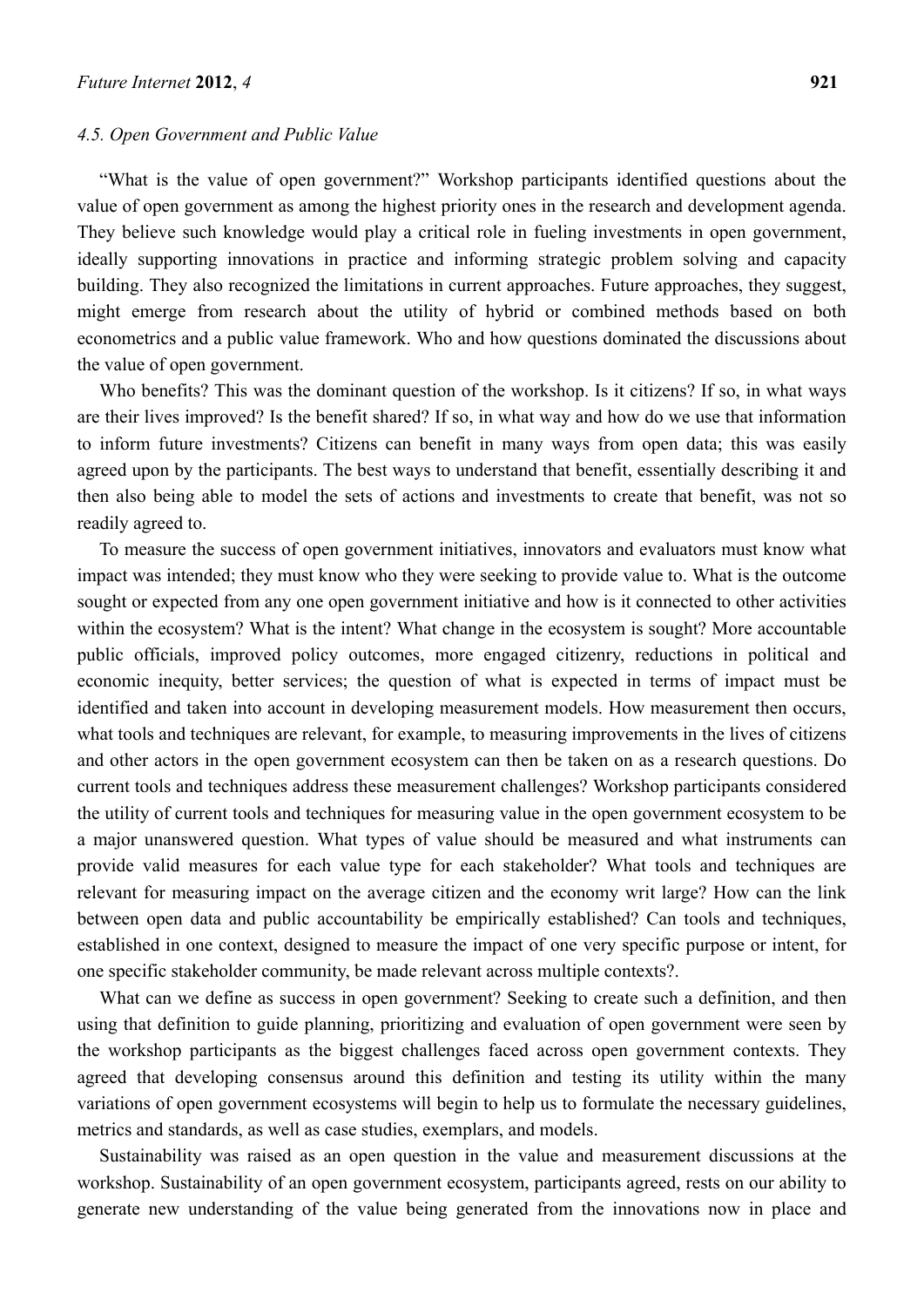planned and to express that public value in ways that matter to the relevant stakeholders at all levels of government and across the sectors.

# **5. Conclusions**

While open government is a term that has been used for centuries, the contemporary meaning of open government is still very much under construction. In proposing to view the concept of open government from the perspective of the ecosystems metaphor, our goal has been to call attention to some of the fundamental ways in which government must change in order to evolve from outdated industrial bureaucratic forms to information age networked and interdependent systems. The recognition that government is now in the business of providing information and data to users of all kinds is essential to guiding further efforts to transform the processes and forms of government work. However, what is new and intrinsic to the ecosystems metaphor is the recognition that users, technology innovators, and government leaders, data managers, and policy makers are mutually interdependent in developing this business efficiently, effectively, and in ways calculated to bring value to all participants. While the interdependencies are mutual, we have argued that government leaders and policy makers must take the initiative to cultivate and develop open government ecosystems. Government leaders are in the best position to understand how the contributions of individuals and organizations that are essential ecosystem components are linked, to assess ecosystem operations and overall vitality, and to function as "keystones" in providing valuable resources that ecosystem partners can share.

The following lines of inquiry emerged as essential dimensions of an open government research agenda that will drive significant change in the future. The workshop discussion underscored the importance of

- Users: cultivating new engagements between government and users of all types (citizens, businesses, civil society), to assess users' expectations and requirements for information and data on the one hand, and users' abilities to consume and create information and data on the other hand;
- Data: developing the social and material infrastructures for creating, managing, and sharing data in the short term, along with the governance structures through which innovative architectures, infrastructures, and standards will be negotiated for the future;
- Valued outcomes: theorizing the outcomes of open government in terms of who benefits and how value is generated; measuring and documenting outcomes in the short term and as a basis for ecosystem sustainability.

While each of the particular research questions or lines of inquiry may not be individually surprising, taken together, the research agenda presents a research enterprise of considerable magnitude and complexity. This is particularly the case when we recognize that government organizations (e.g., health, defense, space, environment, *etc.*) will participate in substantially different ecosystems, each comprised of different sectors of users, with potentially idiosyncratic dynamics. Beyond this variety, the ecosystems idea also underscores the ongoing evolutionary character of change within the system and in the nature of relationships between components. As noted earlier,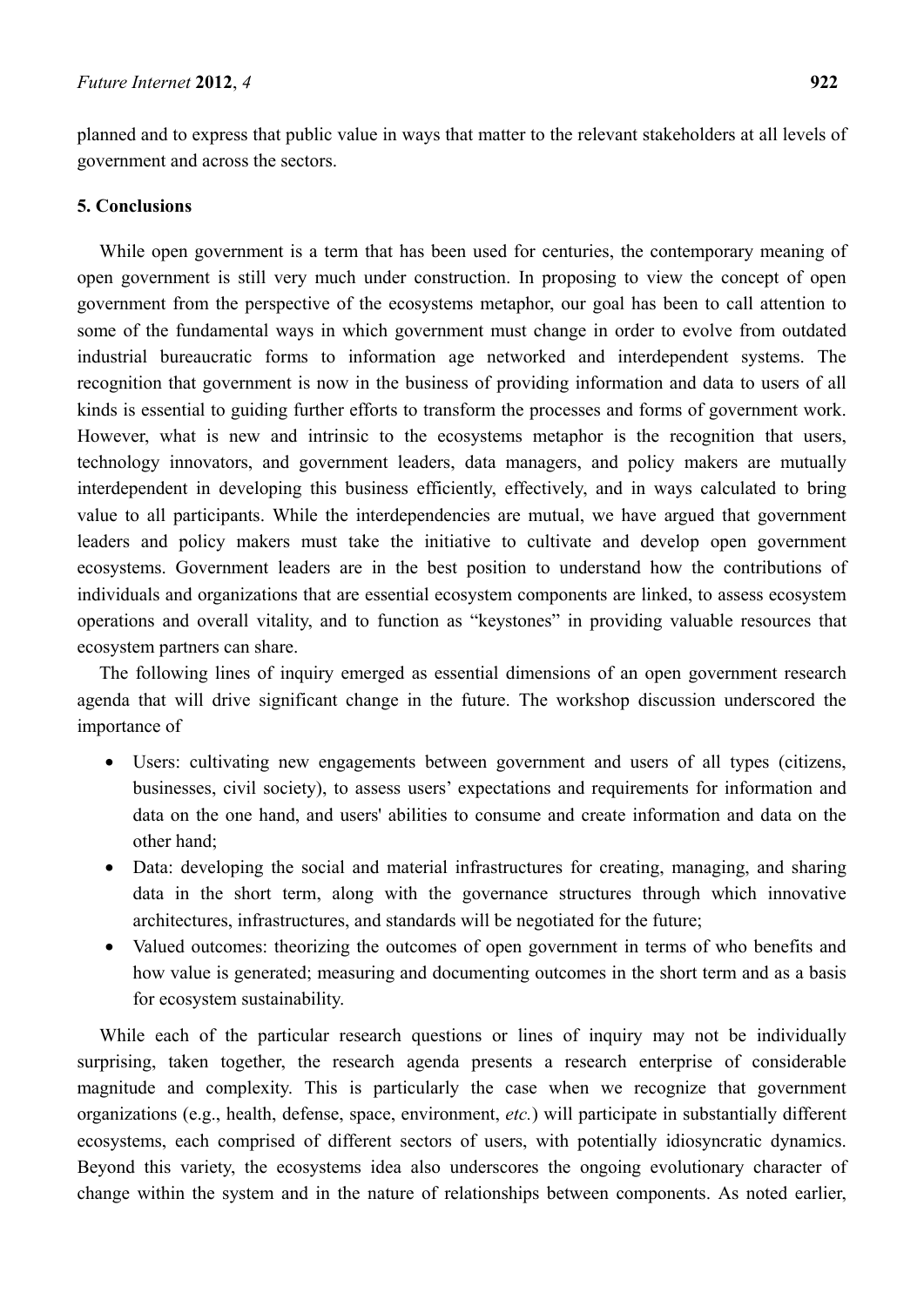ecosystem health will be found in appropriate balances among the components, but these are balances of motion, not stillness.

The idea of open government ecosystems suggests that public managers must change the way they think about what they are doing. This, as we have argued, requires recognition of the interdependencies and interactional qualities of the dynamic systems they are managing. Strategic ecosystem thinking presupposes a keen understanding of ecosystem components and the linkages between them, and an evolving appreciation for how the interactions among those components are related to the services, programs, and other outcomes of value that are produced, either within a government organization or by organizations external to government but internal to the ecosystem. We have suggested creating a graphical representation of ecosystem space, and doing so as a collective enterprise so that this representation is shared, thereby supporting efforts to guide or focus research or process improvements targeted at specific components or interconnections among components within the ecosystem.

Further, strategic ecosystem thinking must be complemented by the development of communication and management skills that enable public managers to cultivate continued evolution of the dynamic systems they are creating. Implicit in the ecosystem concept is the ongoing need to keep components coordinated, which requires high levels of understanding between them, or failing that, significant motivation to cultivate understanding in pursuit of coordinated action. Public managers need to be able to connect with diverse user and innovator constituencies to bring these new actors, and the perspectives they represent, inside the ecosystem. Public managers will require substantial training in the skills of generating participation and incentivizing consultation to be successful in doing this.

How can technology innovation and the potential of open data catalyze us to rethink the way government works? The world is changing around us all; workshop participants, drawing on the ecosystem metaphor, called for new models of practice and research that, in recognition of the dynamic nature of the ecosystem and the interdependencies inherent within, capitalize on change and evolution as inevitable consequences of open government initiatives. From an ecosystem perspective, new open government data products or services released to relevant user constituencies may be viewed as transformational "disturbances" since such output is still quite novel, with consequences that may be hard to predict. Ecosystems managers must devote substantial effort to understanding the nature of the causal linkages between ecosystem components, new data products and services, stakeholders in the environment, and the transformations that may be stimulated within and outside their ecosystems. Elsewhere, we have proposed the modeling of system dynamics as a conceptual strategy that enables public managers to map information relationships between system components, and to anticipate the feedback loops that may create positive and/or negative repercussions from particular open government initiatives [67].

Can open government in the form of open data improve the lives of citizens? Many believe it can. Others remain skeptical. Regardless, there is agreement that new knowledge about measurement and evaluation of open government and about related costs and value are necessary and may rely on more collaborative methods for both research and practice. We see significant potential in a strategy that builds on the concept of an open government ecosystem as a heuristic device for decision making and planning and look forward to continuing to participate in both the research on and practice of open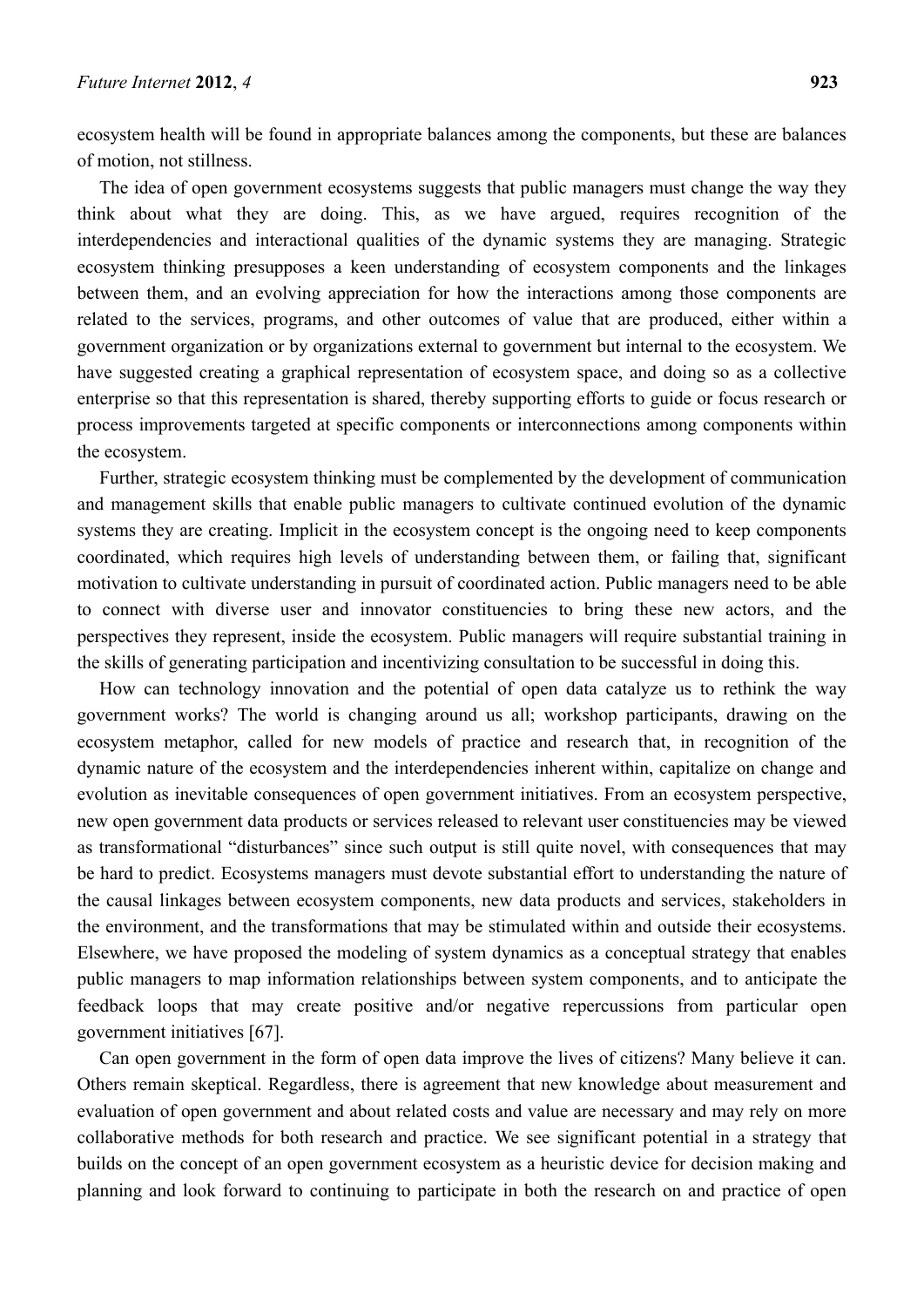government data with an eye toward using new knowledge about open government ecosystems, and in particular, open data, to improve the lives of citizens.

# **References and Notes**

- 1. Eggers, W.D. *Government 2.0: Using Technology to Improve Education, Cut Red Tape, Reduce Gridlock, and Enhance Democracy*; Rowman & Littlefield: Lanham, MD, USA, 2005.
- 2. Anderson, C. *The Long Tail: Why the Future of Business Is Selling Less of More*; Hyperion: New York, NY, USA, 2006.
- 3. O'Reilly, T. What is Web 2.0: Design Patterns and Business Models for the Next Generation of Software. Available online: http://www.oreillynet.com/pub/a/oreilly/tim/news/2005/09/30/ what-is-web-20.html (accessed on 1 October 2007).
- 4. Tapscott, D.; Williams, A.D. *Wikinomics: How Mass Collaboration Changes Everything*; Portfolio: New York, NY, USA, 2006.
- 5. DeNardis, L. e-Governance policies for interoperability and open standards. *Policy Internet* **2010**, *2*, 129–164.
- 6. Krechmer, K. Open standards: Definition and policy. In *Opening standards: The Global Politics of Interoperability*; DeNardis, L., Ed.; MIT Press: Cambridge, MA, USA, 2010; pp. 219–237.
- 7. DiBona, C.; Ockman, S.; Stone, M. *Open Sources: Voices from the Open Source Revolution*; O'Reilly Media: Sebastopol, CA, USA, 1999.
- 8. Perens, B. The open source definition. In *Open Sources: Voices from the Open Source Revolution*; DiBona, C., Ockman, S., Stone, M., Eds.; O'Reilly Media: Sebastopol, CA, USA, 1999.
- 9. OECD. Science, Technology, and Innovation for the 21st Century. Meeting of the OECD Committee for Scientific and Technological Policy at Ministerial Level, 29–30 January 2004—Final Communique. Available online: http://www.oecd.org/science/scienceandtechnologypolicy/ name,79792,en.htm (accessed on 5 September 2012).
- 10. Kundra, V. Digital Fuel of the 21st Century: Innovation through Open Data and the Network Effect. Available online: http://shorensteincenter.org/2012/01/digital-fuel-of-the-21st-centuryinnovation-through-open-data-and-the-network-effect/ (accessed on 8 October 2012).
- 11. Pollock, R. Building the (Open) Data Ecosystem. Available online: http://blog.okfn.org/ 2011/03/31/building-the-open-data-ecosystem (accessed on 18 January 2012).
- 12. Tauberer, J. Open Data is Civic Data: "Best Practices" for Open Government Data. Available online: http://razor.occams.info/pubdocs/opendataciviccapital.html (accessed on 9 January 2012).
- 13. Chesbrough, H.W. The era of open innovation. *MIT Sloan Manag. Rev.* **2003**, *44*, 35–41.
- 14. Gassmann, O.; Enkel, E. Towards a Theory of Open Innovation: Three Core Process Archetypes. In *Proceedings of the R&D Management Conference (RADMA)*, Lisbon, Portugal, 7–9 July 2004.
- 15. Enkel, E.; Gassmann, O.; Chesbrough, H. Open R&D and open innovation: Exploring the phenomenon. *R&D Manag.* **2009**, *39*, 311–316.
- 16. Orszag, P. Open Government Directive. Available online: http://www.whitehouse.gov/open/ documents/open-government-directive (accessed on 10 February 2011).
- 17. Lathrop, D.; Ruma, L. *Open Government: Collaboration, Transparency, and Participation in Practice*; O'Reilly Media: Sebastopol, CA, USA, 2010.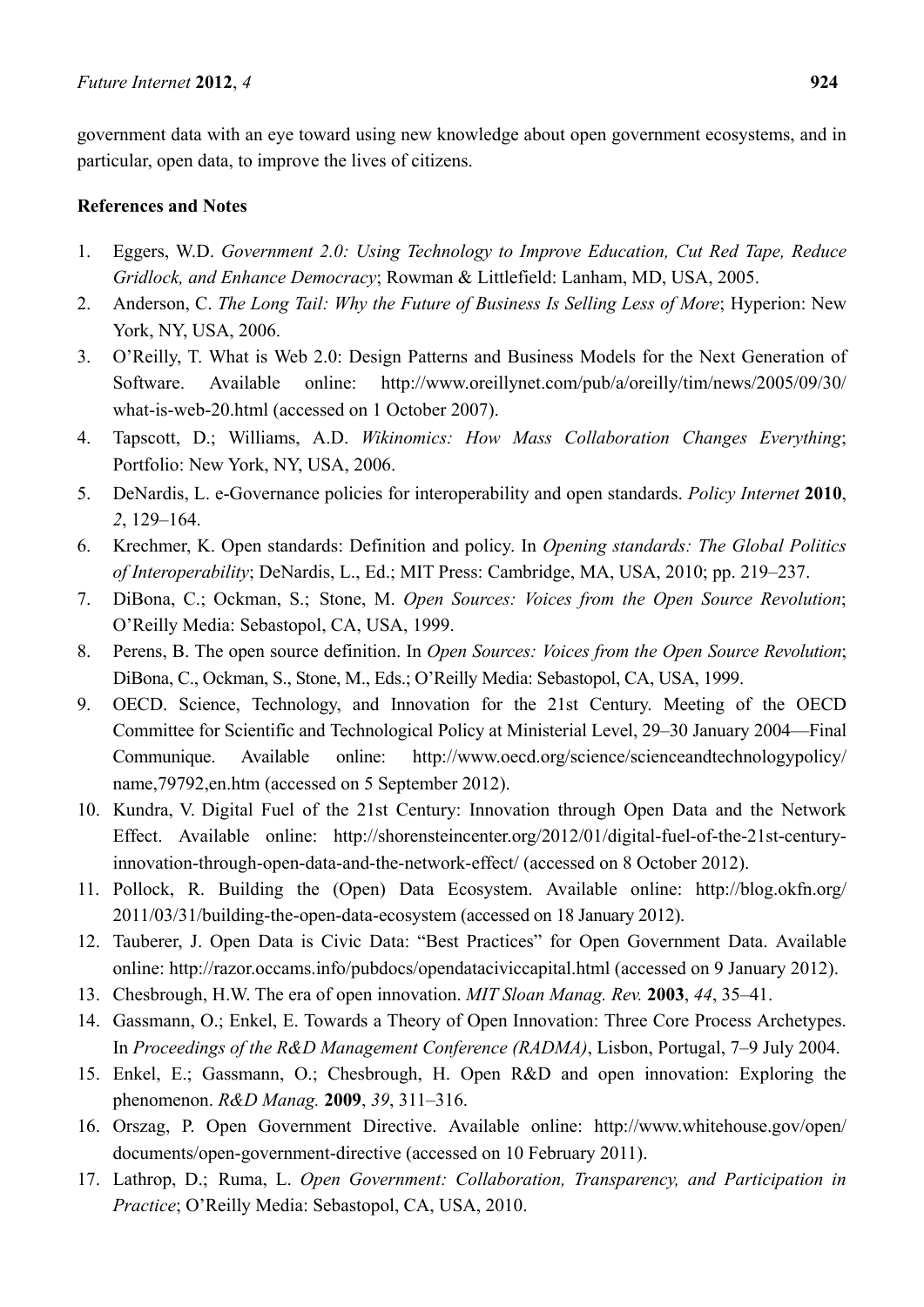- 18. Heald, D.; Hood, C. *Transparency: The Key to Better Governance*; Oxford University Press: Oxford, UK, 2006.
- 19. Fung, A.; Graham, M.; Weil, D. *Full Disclosure: The Perils and Promise of Transparency*; Cambridge University Press: Cambridge, UK, 2007.
- 20. Scola, N. The Interview: Aneesh Chopra. The Atlantic. Available online: http://www.theatlantic.com/poitics/archive/2012/the-interview-aneesh-chopra/252606 (accessed on 6 February 2012).
- 21. HM Government. Open Data White Paper: Unleashing the Potential. Available online: http://data.gov.uk/sites/default/files/Open\_data\_White\_Paper.pdf (accessed on 16 July 2012).
- 22. Kavur, J. Canada's Info, Privacy Bodies Want Open Government. Available online: http://www.techworld.com.au/article/360286/canada\_info\_privacybodies\_want\_open\_government/ (accessed on 16 July 2012).
- 23. Tanner, L. Declaration of Open Government. Available online: http://agimo.govspace.gov.au/ 2010/07/16/declaration-of-open-government/ (accessed on 16 July 2012).
- 24. Office of the Australian Information Commissioner. Issues paper 2: Understanding the value of public sector information in Australia. Available online: http://www.oaic.gov.au/publications/ papers/issues\_paper2\_understanding\_value\_public\_sector\_information\_in\_australia.html (accessed on 7 March 2012).
- 25. Open Government Partnership. Available online: http://www.opengovpartnership.org/ (accessed on 18 October 2012).
- 26. Nabatchi, T. Why public administration should take deliberative democracy seriously. In *The Future of Public Administration around the World*; O'Leary, R., van Slyke, D.M., Kim, S., Eds.; Georgetown University Press: Washington, DC, USA, 2010; pp. 159–165.
- 27. Thomas, J.C. When should the public be involved in public management? Design principles with case applications. In *The Future of Public Administration around the World*; O'Leary, R., van Slyke, D.M., Kim, S., Eds.; Georgetown University Press: Washington, DC, USA, 2010; pp. 167–176.
- 28. Mergel, I. The use of social media to dissolve knoweldge silos in government. In *The Future of Public Administration around the World*; O'Leary, R., van Slyke, D.M., Kim, S., Eds.; Georgetown University Press: Washington, DC, USA, 2010; p. 177–183.
- 29. Yu, H.; Robinson, D.G. *The New Ambiguity of "Open Government"*; Yale ISP Working Paper. Available online: http://papers.ssrn.com/sol3/papers.cfm3abstract\_id=2012489 (accessed on 29 February 2012).
- 30. Hendler, C. Report card: Obama's marks at Transparency U. *Columbia Journalism Review*, 5 January 2010. Available online: http://www.cjr.org/transparency/report\_card.php?page=all (accessed on 29 October 2011).
- 31. Peled, A. When transparency and collaboration collide: The USA open data program. *J. Am. Soc. Inf. Sci. Technol.* **2011**, *62*, 2085–2094.
- 32. Bertot, J.C.; McDermott, P.; Smith, T. Measurement of Open Government: Metrics and Process. In *Proceedings of the 45th Annual Hawaii International Conference on Systems Sciences (2491–2499)*, Maui, HI, USA, 4–7 January 2012; IEEE Computer Society: Washington, DC, USA, 2012.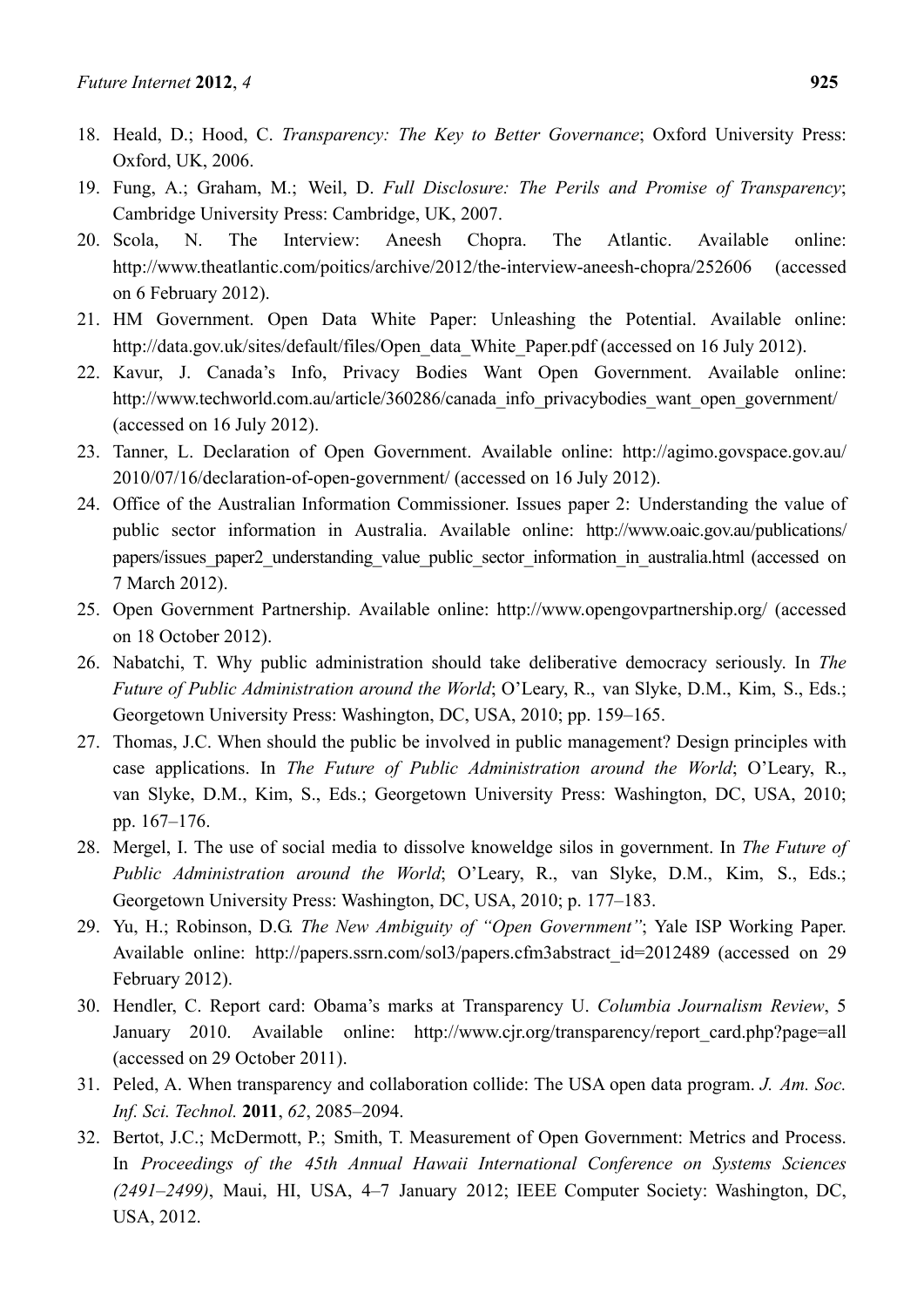- 33. Lee, G.; Kwak, Y. Open Government Implementation Model: Moving to Increased Public Engagement. Available online: http://www.businessofgovernment.org/report/open-governmentimplementation-model-moving-increased-public-engagement (accessed on10 February 2011).
- 34. Harrison, T.; Guerrero, S.; Burke, G.B.; Cook, M.; Cresswell, A.; Helbig, N.; Hrdinová, J.; Pardo, T. Open government and e-government: Democratic challenges from a public value perspective. *Inf. Polity* **2012**, *17*, 1–15.
- 35. Iansiti, M.; Levien, R. Strategy as Ecology. *Harvard Business Review*, 1 March 2004, pp. 68–78.
- 36. Renda, A. Neutrality and Diversity in the Internet Ecosystem. Available online: http://dx.doi.org/10.2139/ssrn.1680446 (accessed on 16 September 2012).
- 37. Internet Society. The Internet Ecosystem. Available online: www.isoc.org/pubpolpillar/docs/ internetmodel.pdf (accessed 16 September 2012).
- 38. Raymond, E. *The Cathedral and the Bazaar: Musings on Linux and Open Source by an Accidental Revolutionary*; O'Reilly Media: Sebastopol, CA, USA, 1999.
- 39. O'Reilly, T. Government as a platform. In *Open government: Collaboration, Transparency, and Participation in Practice*; Lathrop, D., Ruma, L., Eds.; O'Reilly Media: Sebastopol, CA, USA, 2010; pp. 11–39.
- 40. Nardi, B.; O'Day, V.L. *Information Ecologies: Using Technology with Heart*; MIT Press: Cambridge, MA, USA, 1999.
- 41. Parsons, M.A.; Godøy, Ø.; LeDrew, E.; de Bruin, T.F.; Danis, B.; Tomlinson, S.; Carlson, D. A conceptual framework for managing very diverse data for complex, interdisciplinary science. *J. Inf. Sci.* **2011**, *37*, 555–569.
- 42. Department of Health and Human Services. Community Health Data Initiative. Available online: http://www.hhs.gov/open/plan/opengovernmentplan/initiatives/initiative.html (accessed on 9 March 2012).
- 43. Kaplan, J. Building High-Capacity Partnerships: From Contests to a Lifecycle of Open Data Co-Creation. Available online: http://blogs.worldbank.org/ic4d/node/540/ (accessed on 9 March 2012).
- 44. Janowski, T.; Pardo, T.A.; Davies, J. Government information networks—Mapping electronic governance cases through public administration concepts. *Gov. Inf. Q.* **2012**, *29*, S1–S10.
- 45. Noveck, B. Testimony before the Standing Committee on Access to Information, Privacy, and Ethics of the Canadian Parliament. Available online: http://cairns.typepad.com/blog/2011/03/ testimony-before-the-standing-committee-on-access-to-information-privacy-and-ethics-of-the-canadian-html (accessed on 9 March 2011).
- 46. Howard, A. The story of BrightScope: Data drives the innovation economy. Available online: http://radar.oreilly.com/2010/11/the-story-of-brightscope-data.html (accessed on 12 July 2012).
- 47. Ellis, J. From Pipe to Platform: The US CIO on the future of open data. Nieman Journalism Lab. Available online: http://www.niemanlab.org/2012/03/from-pipe-to-platform-the-us-cio-on-thefuture-of-open-data/ (accessed on 20 March 2012).
- 48. Marks, J. Census to launch API for demographic, economic app builders next month. *Nextgov Newsletter*, 4 June 2012. Available online: http://www.nextgov.com/emerging-tech/2012/06/ census-launching-api-demographic-economic-app-builders-next-month/56065 (accessed on 19 June 2012).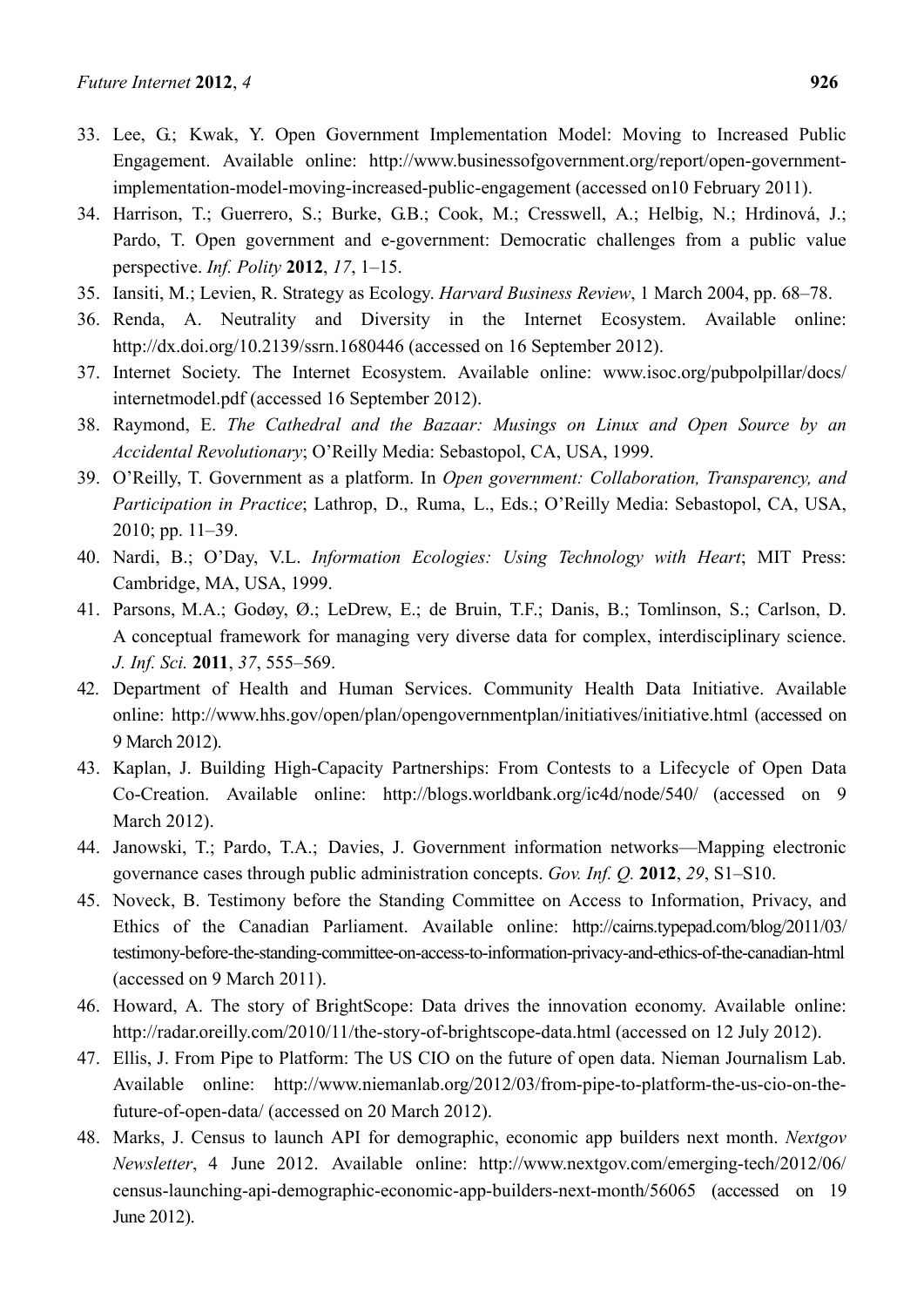- 49. Lipowicz, A. VanRoekel's open data strategy may have some limitations. Available online: http://fcw.com/articles/2012/03/22/vanroekel-api-sunlight-labs.aspx (accessed on 8 October 2012).
- 50. Headd, M. Building the new civic hackathon. Available online: http://codeforamerica.org/ 2012/04/30/building-the-new-civic-hackathon/ (accessed on 18 October 2012).
- 51. Park, T. Health Datapalooza 2012: Throw Your Hat into the Ring. Available online: http://thehealthcareblog.com/blog/2012/03/12/health-datapalooza-2012-throw-your-hat-into-the-ring/ (accessed on 13 July 2012).
- 52. Park, T. Open Data for College Affordability and Better Student Outcomes. Available online: http://www.whitehouse.gov/blog/2012/07/12/open-data-college-affordability-and-better-studentoutcomes (accessed on 13 July 2012).
- 53. White House. The Obama Administration's Commitment to Open Government. Available online: http://www.whitehouse.gov/sites/default/files/opengov\_report.pdf (accessed on 15 July 2012).
- 54. President's Council of Advisors on Science and Technology. Designing a digital future: Federally Funded Research and Development in Networking and Information Technology. Available online: http://www.whitehouse.gov/sites/default/files/microsites/ostp/pcast-nitrd-report-2010.pdf (accessed on 17 July 2012).
- 55. Networking and Information Technology Research and Development Program. Open government research and development summit. Available online: http://www.nitrd.gov/opengov/ (accessed on 17 July 2012).
- 56. Open Government Research and Development Summit. Available online: http://www.nitrd.gov/ opengov/ (accessed on 18 October 2012).
- 57. Center for Technology in Government. Available online: http://www.ctg.albany.edu (accessed on 18 October 2012).
- 58. Tetherless World Constellation. Available online: http://tw.rpi.edu (accessed on 18 October 2012).
- 59. Beth Simone Noveck. Available online: http://www.nyls.edu/faculty/faculty profiles/beth simone noveck (accessed on 18 October 2012).
- 60. Code for America Commons. Available online: http://commons.codeforamerica.org/ (accessed on 18 October 2012).
- 61. Participants were 15 scholars (researchers, faculty, doctoral students), 14 government practitioners (8 representing US federal and White House organizations, 4 representing New York State organizations, and 2 representing municipal/county organizations) and 7 civil society practitioners (4 representing not-for-profit organizations and 3 representing organizations engaged in government consulting). Participants were invited solely because their work or interests focused on open government policy or projects; no effort was made to collect information about any other demographic characteristics of participants. We make no claim that the views elicited in the workshop are representative of any larger population of scholars, practitioners, or civil society members. Indeed, quite the contrary. Two days of discussion within the context of the workshop no doubt created specialized views informed by dialogues with their counterparts situated at different vantage points in this research community.
- 62. Cook, M.; Jurkat, M.A. An Open Government Research and Development Agenda Setting Workshop: A Summary Activity Report. Available online: http://www.ctg.albany.edu/publications/ reports/OGWorkshop\_ActivityReport/OGWorkshop\_ActivityReport.pdf (accessed on 5 July 2012).